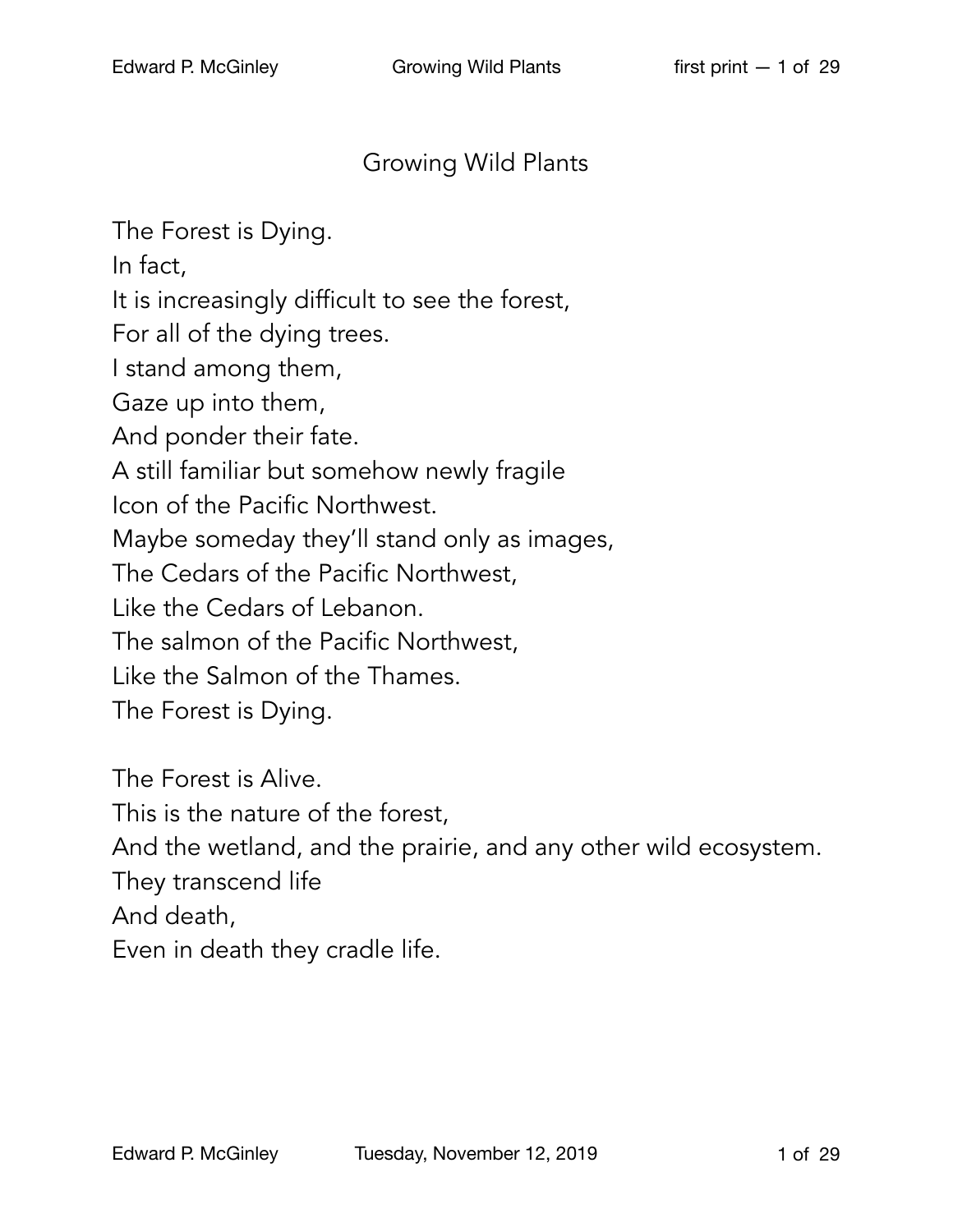If I look into the forest from one point of view, I see the plants that did not survive The summer's drought or the winter's storm. On closer inspection, The stubborn ones appear. The Western Hemlock with just enough needles To try again next year. The ancient Red Huckleberry with only A mantle of delicate green Held high in the graying skeleton Of a once vigorous giant. It is easy to weep For the death of the old world, While waiting for the new world to arrive.

Longer observation reveals a lean in the trees. Wind— Some trees blow down in the wind, Some have their crowns taken, But many more simply lean away from the wind. Sometimes gradually over time, and Sometimes more abruptly. And there they stand leaning There is nothing new about this of course. You can see the evidence of these events, And even estimate when they occurred, In the wiggles and wows of the trunks, And in numerous leaders replacing A singular broken tree top.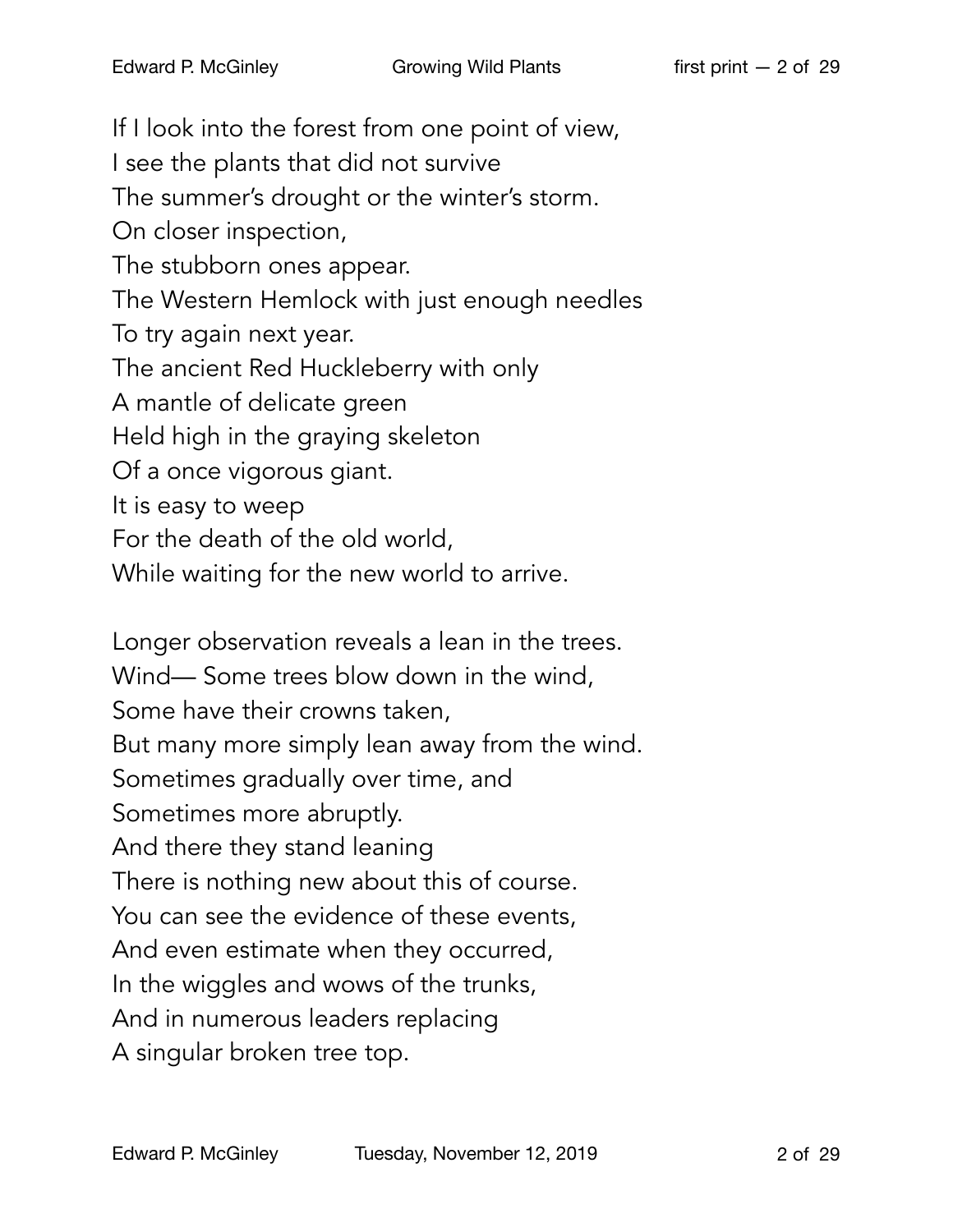I live in a forest that seems very old sometimes, Obscure beneath the living plants and trees Are massive stumps, Relics of a world nearly forgotten. A world that seemed so much closer Just a couple of decades ago.

This forest is remarkable not for its dominant trees, Which tower skyward, limbless and slender. Lichen and moss green flecks against their grey skin. But for the relatively undisturbed community of plants That live for now in mottled light beneath them. Pacific yew and dogwood and hazelnut, Saskatoon and oceanspray and Osoberry, A stand of bitter cherry on the sunny side, Alder filling in a disturbance, Consuming the light and Replacing the lost canopy. Big leaf maple, lanky and sometimes lateral, Comfortably adapted to life in the shade.

But, these are only the most conspicuous.

Some are concealed in their ubiquity.

The salal is sometimes six feet tall

And huckleberry over ten.

Oregon grape ascend to present their jubilant bloom in spring.

Salmonberry dominate where the water collects in winter,

Thimbleberry where steep terrain sheds it away.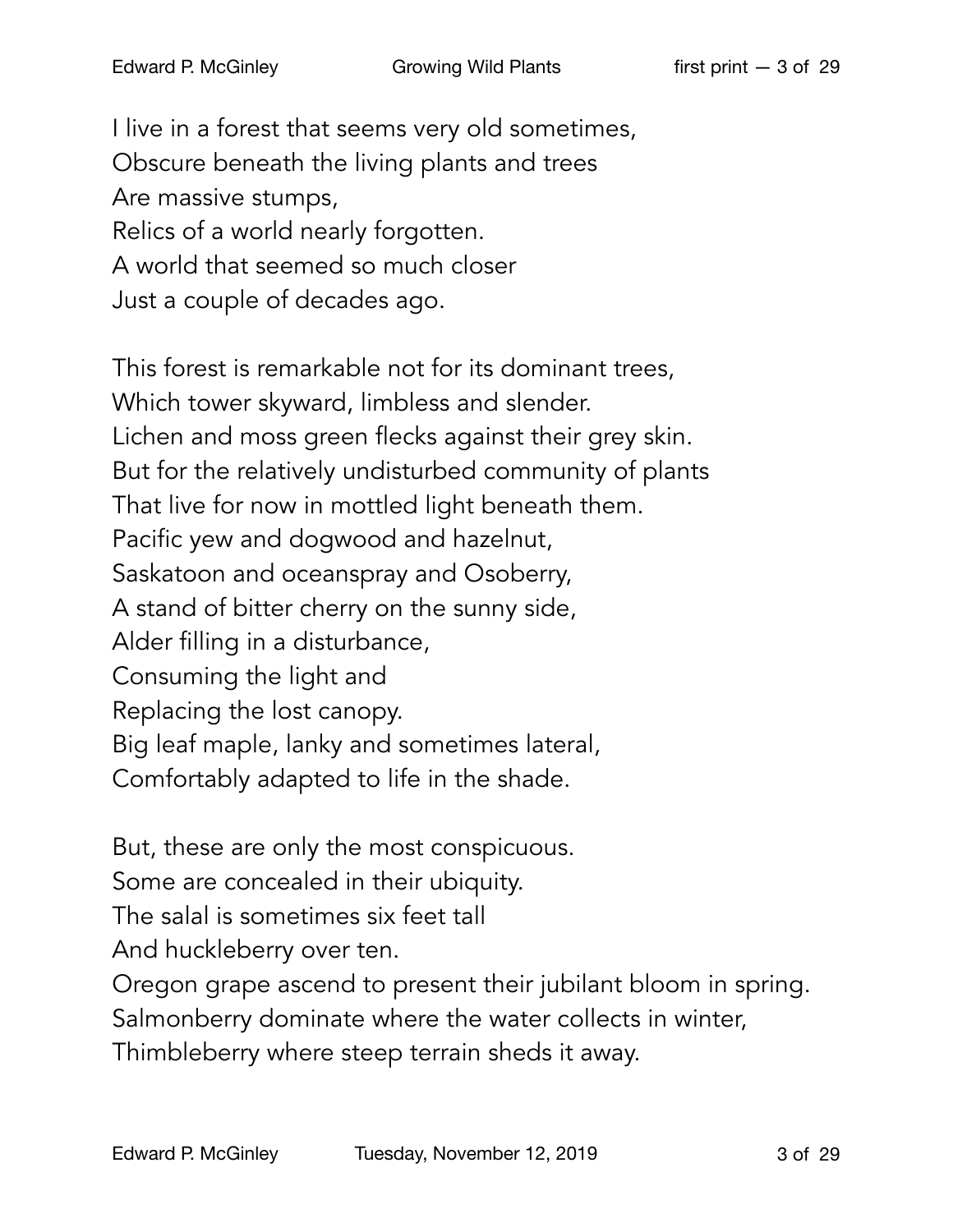And everywhere sword fern; Ancient ones, that lived beneath the giants, And delicate newcomers sheltered in moss.

On the ground emerald strands of twinflower, Amble over decaying limbs and stumps, To mingle with Pipsissewa and rattlesnake plantain.

The fair-weather plants of spring should not be forgotten, Trillium and lily and inside out flower and star flower.

Still, these are only the extroverts. Many more reside here in obscurity. Some grow slowly in the shade of the forest, But are destined to rise high above the canopy, If only they are given a century or two of good fortune. Juvenile red cedar, western hemlock and madrone Nearly invisible in the midst of the diminutive throng. They may grow to define this place some day Elders of a future society. But, for now they blend into the crowd.

In the forest, only on the stillest day

Does debris stop falling.

This community has evolved to endure this abuse.

These battering conditions of existence,

Only deepen their mysterious beauty.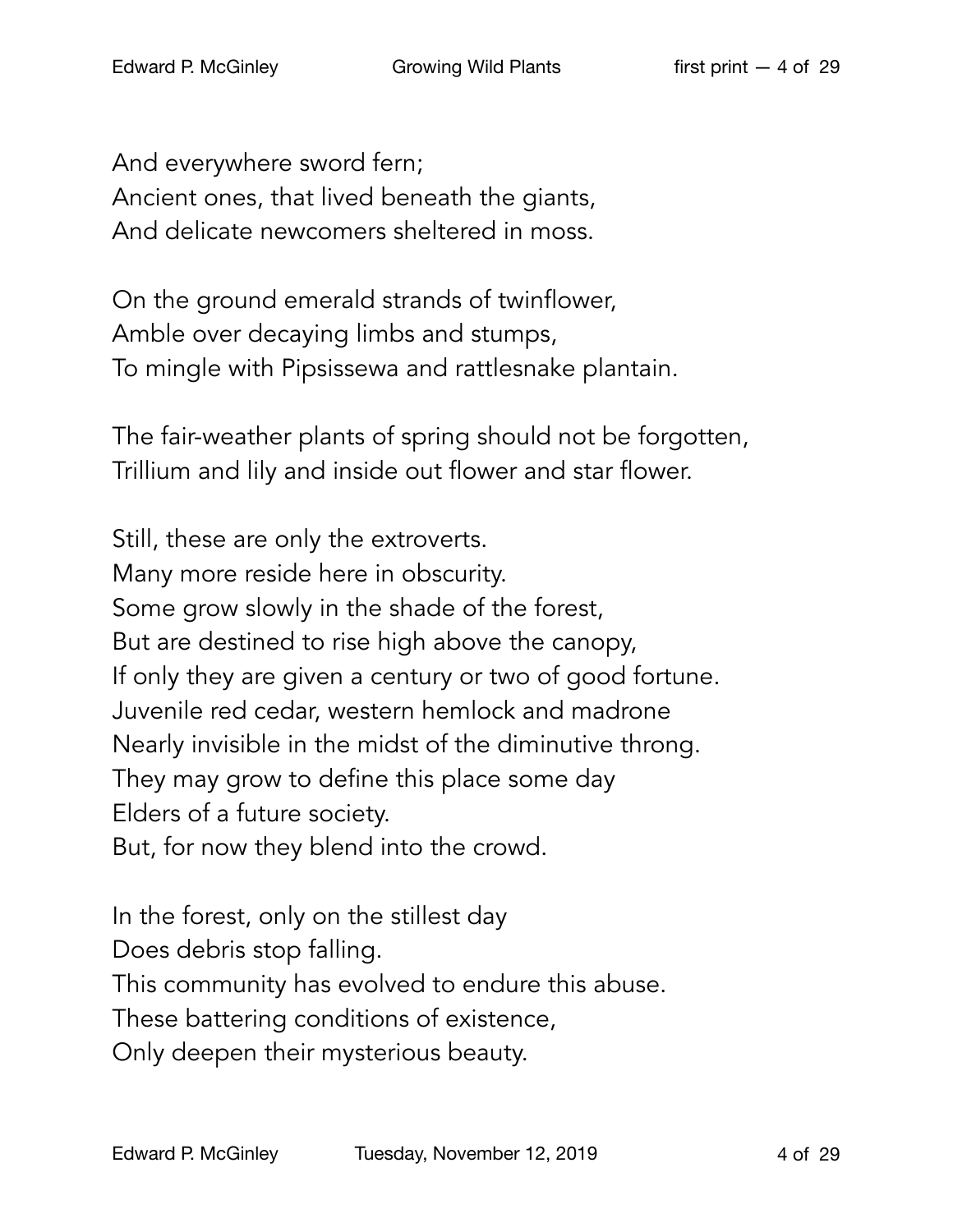My paths through the forest Sometimes fall on old railroad grade. The ties and the tracks are long gone, But the heavy gravel remains. Folks devised and built elaborate networks of railroad To get to those first trees, fell them, and haul them to Mud Bay. They did it with steam engines, and mules. And they lived in the woods they were harvesting.

I ask you to keep in mind this kind of human commitment.

They built a steam railroad through the Black Hills.

Not because it was easy,

But because it was the most efficient, reliable, and resilient way To accomplish their goals.

One night last winter a brief but powerful front rolled through. At the height of it I was struck by the sensation That I could feel our planet Hurtling through an empty, hostile universe. The snapping and breaking and crashing of trees in the distance, Warned of the next gust. I braced myself, But I feared for the trees. The ominous roar approached. The slender grey trunks Disappearing into the abyss of night,

First swung hard overhead,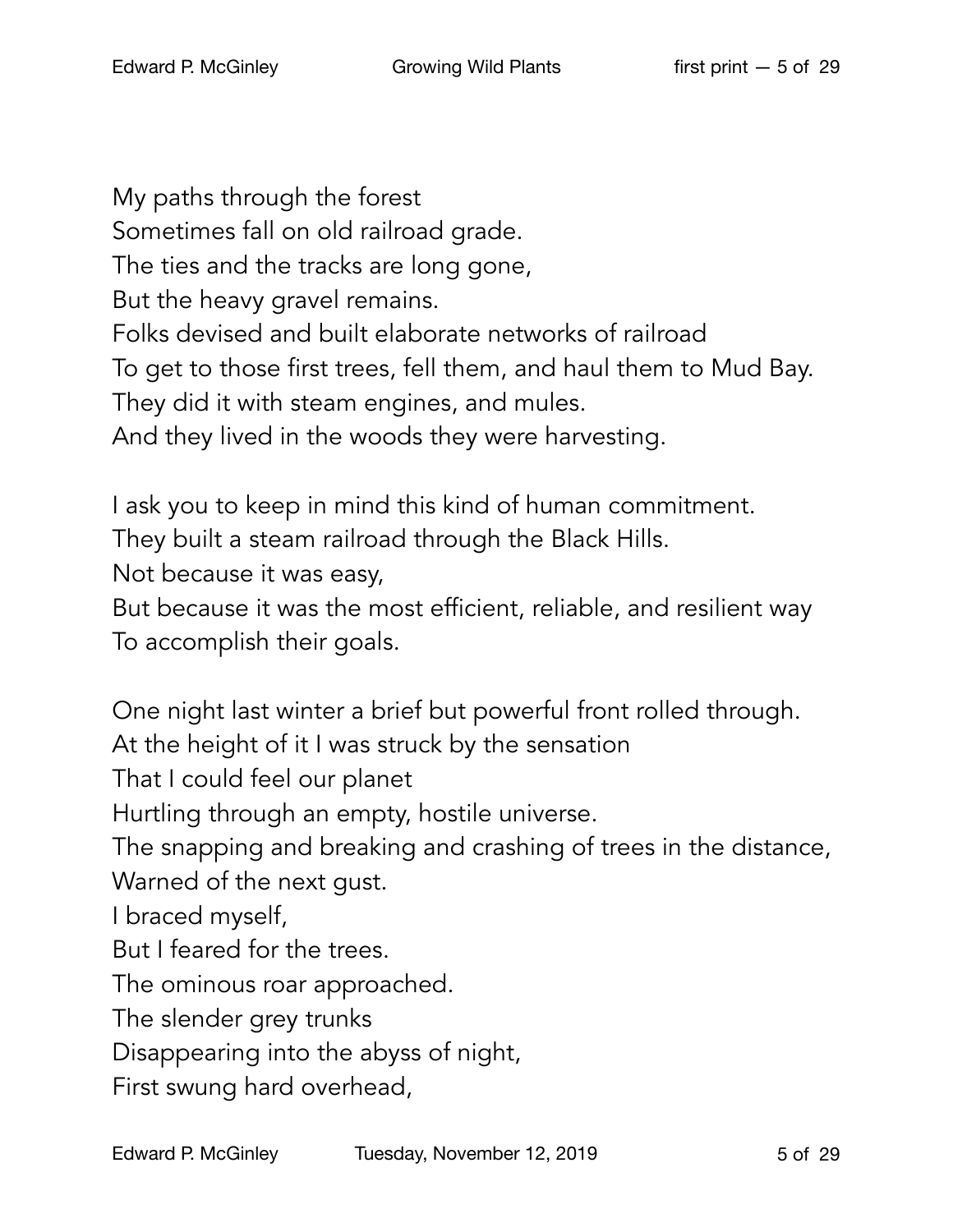Then bucked and whipped and yawed Desperate to escape an invisible grip. Lichen and moss and bits of tree Flew through the air.

The sound of the wind And the forest shattering in the onslaught, The overpowering smell of pitch, Punctuated by the toppling collapse of one great, old Douglas fir, Marked me as indelibly as it marked the trees that early morning.

Soon, conditions returned to normal. But, without question we were changed by the wind, The forest and me.

I am very fortunate to live among the trees,

To be a student of the forest.

I did not learn about the plants that I grow from books

Or in classrooms,

Or from sources of authority.

Instead I studied Philosophy

Philosophy has led me Away from research, And toward investigation, Away from invention, And toward discovery, Away from knowledge,

And toward understanding.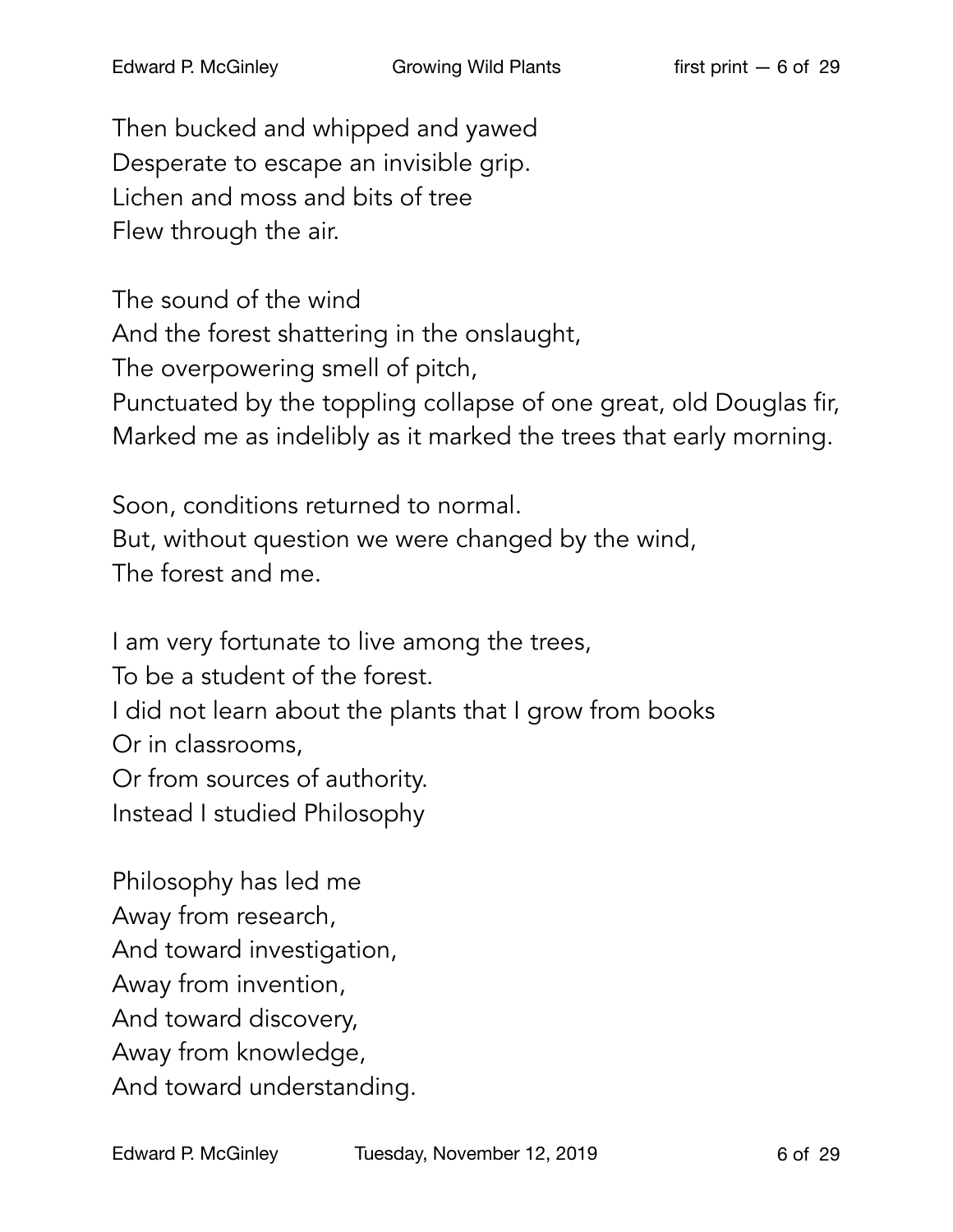Which brings me to the first in a series of Philosophical Investigations regarding Growing Wild Plants…

This one titled:

Experience, Authority, and The Crowd

So much of what gets done, gets done a particular way because that's the way it has always been done. **True** The first rule of any system is, *follow the rules*. But The second rule of a system *rooted in empiricism* is, *every rule can be improved.* 

This, requires a willingness to concede That I may sometimes, Not all the time, But sometimes, Have room to improve, Or just be plain wrong.

It is a challenge for all of us sometimes and some of us seemingly all the time.

Along these lines,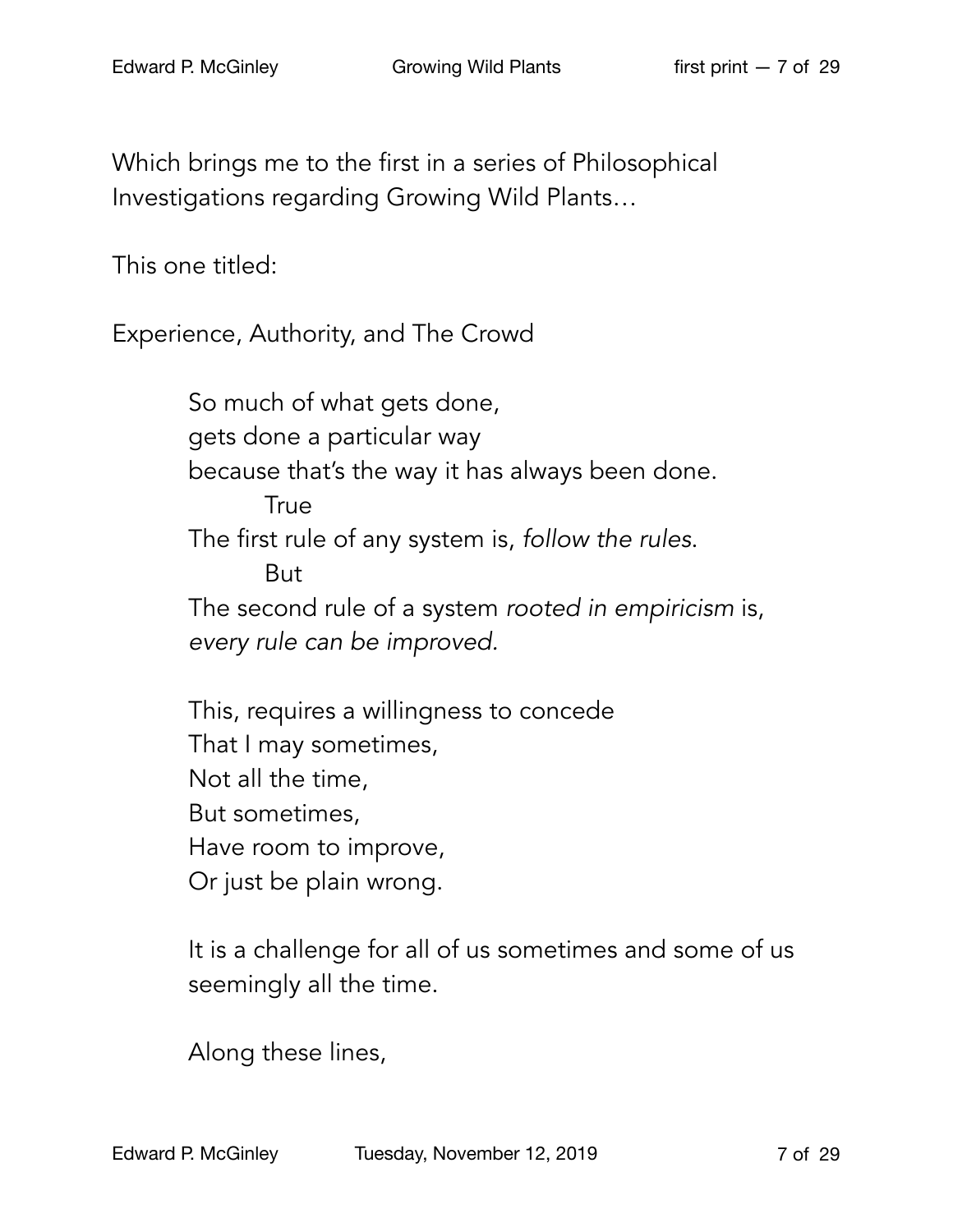I think there are generally three legitimate sources of knowledge…

The Crowd is sometimes how we solve problems. Some mighty big decisions are made by this method, for better or worse the leader of the free world is chosen this way.

But it is ultimately a house of straw. Muddled and muddied by bias and emotion and all sorts of human imperfection.

> Maybe… In the end, We shouldn't google it after all.

From the muddle of the crowd we often turn to Authority for answers, and there are tomes and binders full of this canonical truth, but in the end it is only a house of sticks. Stubborn, ideological, and territorial, authorities are loath to adapt to new information at least not rapidly, and too often authority puts its own persistence ahead of the truth. So surprising as it may be, one should almost certainly question authority…

Who knew?

I think…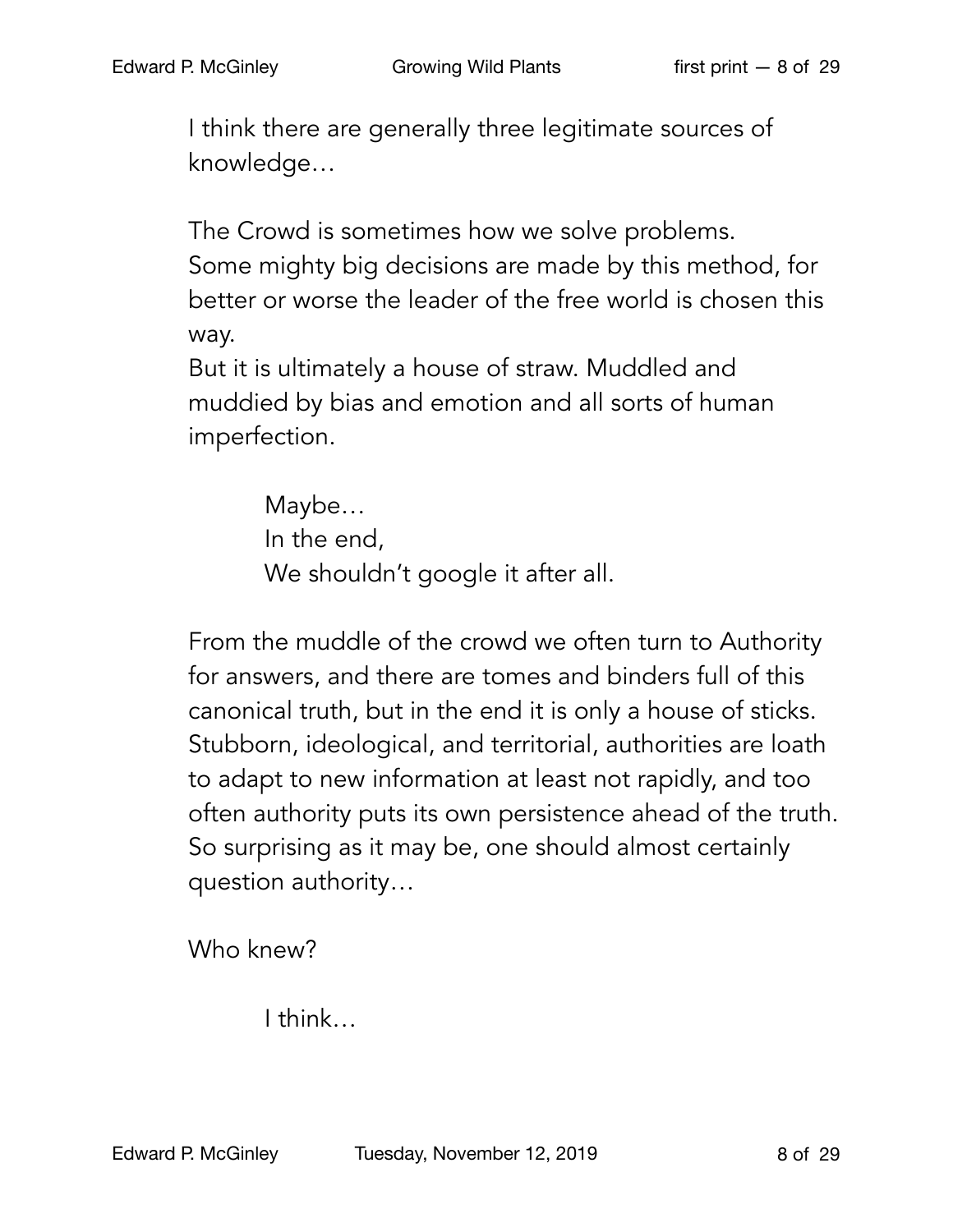Experience, ultimately is the house of stone. Not just any old anecdotal reference, but experiential knowledge that is carefully scrutinized and understood within the context that it was discovered.

There is simply no substitute for this kind of experience.

*Experience,* is after all the substance of empiricism.

To be successful *growing wild plants* it is critical that we understand the forest, or the prairie, or the wetland, or the beach for the plants that are living and dying in them.

There is plenty of second hand knowledge about the forest, But understanding is only found at the source.

Too often we are students in relation to books, or students in relation to our human teachers, only to behave as if we are the master when we engage with nature. We learn about nature in books or classrooms or God forbid on the internet, and then venture into nature to dictate our terms.

I think we have this all wrong. Integrating ourselves with nature means spending hours and days and weeks and months and years close to the ground, studying the materials and organisms of the earth. Looking for hints and inspiration on how to proceed.

Determining how to grow a wild plant or where it is best established is not an exercise in human will, but an exercise in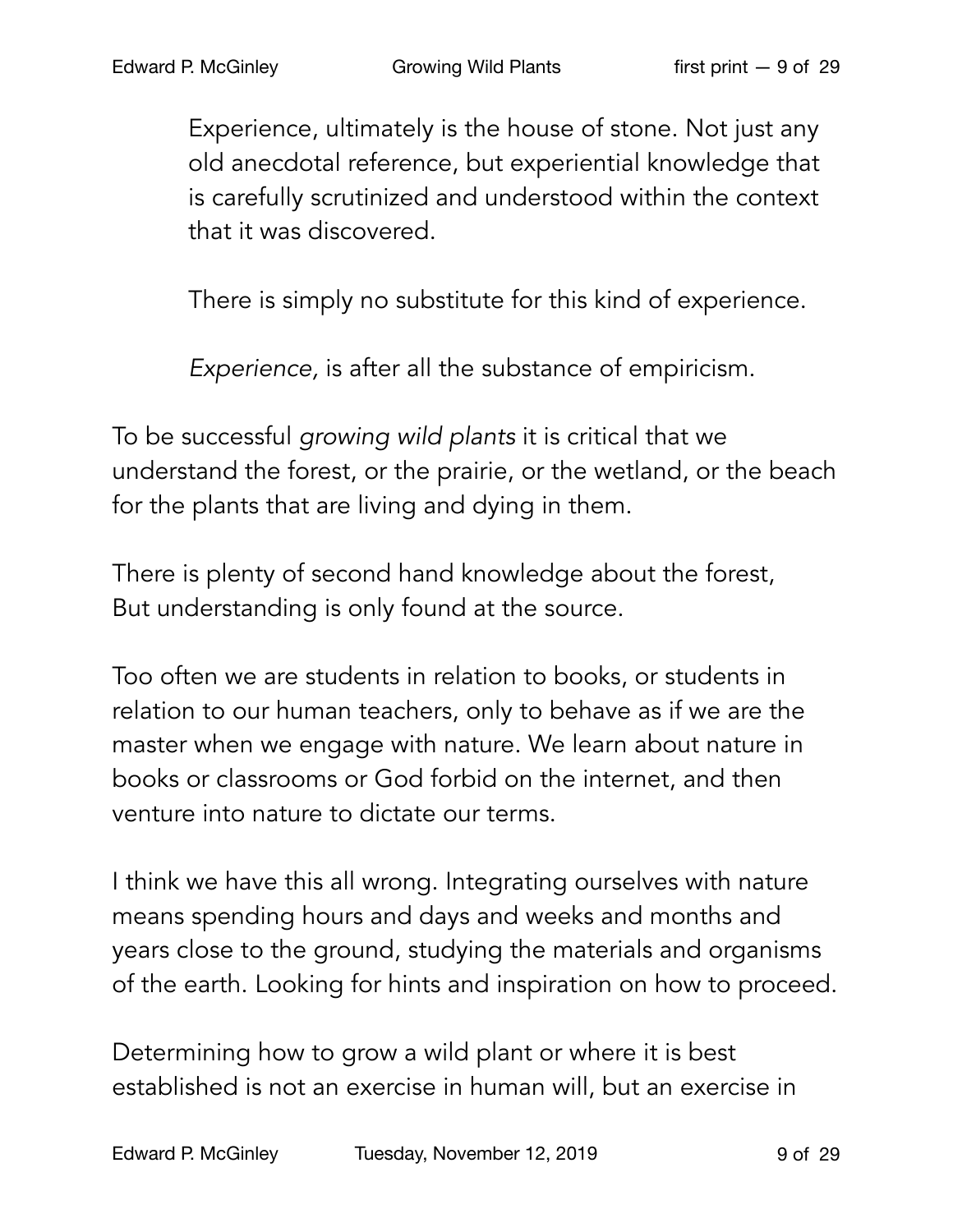human understanding, an understanding that grows out of a deep and abiding reverence for nature, and maybe even a bit of humility.

It is critically important for humans to finally accept that we simply do not know what is best.

It seems to me that the other creatures of the Earth realize The nature of our interdependence. We are the ones who deny this connection.

Approaching nature as a student and not as a master is critical to our reengagement with the world, and it is the first step to successfully growing wild plants.

Horticulture has long dictated that plants Should be changed to meet our needs.

I suggest that there is another discipline. One that asks us to change, so the plants can remain wild.

Understanding how to preserve the wildness of plants, May at its foundation be an act of recollection. Rediscovering the language of nature, Unpolluted by the noise of vanity and misguided self interest.

I am a witness to the costly efforts in King County, To undo the damage of an earlier boom in agriculture,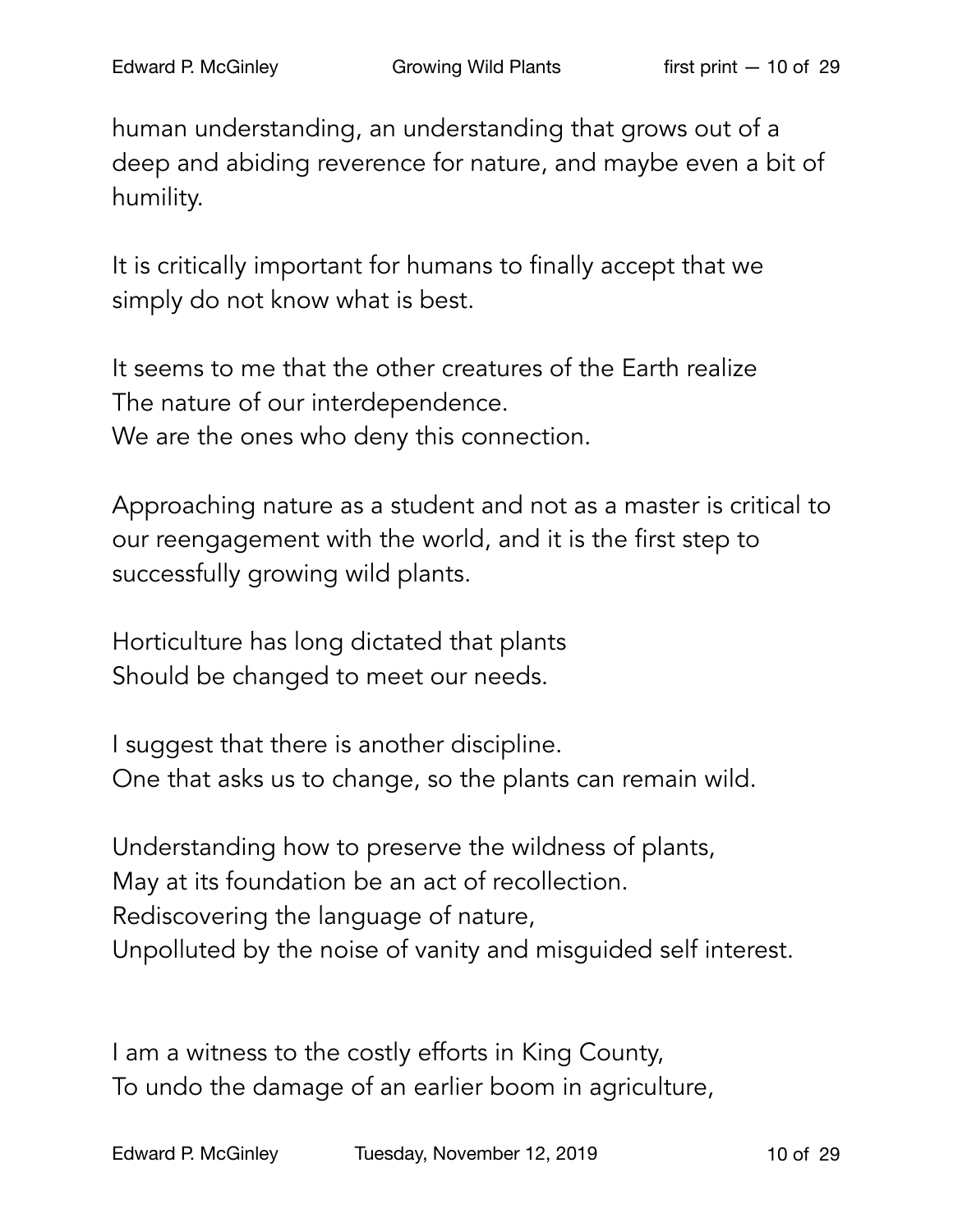With the tax revenues of this latest one. But the salmon still decline, The Orca moan with hunger, While the people lament and do nothing.

I am witness to the foolishness of the state, As the oldest growth remaining in state forests Is sold to fund schools. At what cost to our children? I wonder. Yew trees are only obstacles for machinery, Lilies and orchids disappear beneath gravel roads. Then rain and wind and landslides follow. Streams change course and wetlands disappear. It doesn't take long for the first canary reed to establish, Probably delivered in the wheels of an ATV, Recreating in the gravel of a stream. I no longer wonder how these things happen, because I have seen them happening first hand.

One day last spring, I was walking out of the REI in Olympia. There were two people Who exited just ahead of me And we all paused to don our sunglasses, As they greeted the sun, Blazing in a clear blue sky. One, deeply pleased by the light and the warmth, Joyfully and rhetorically asked the other, "What did we do to deserve this?"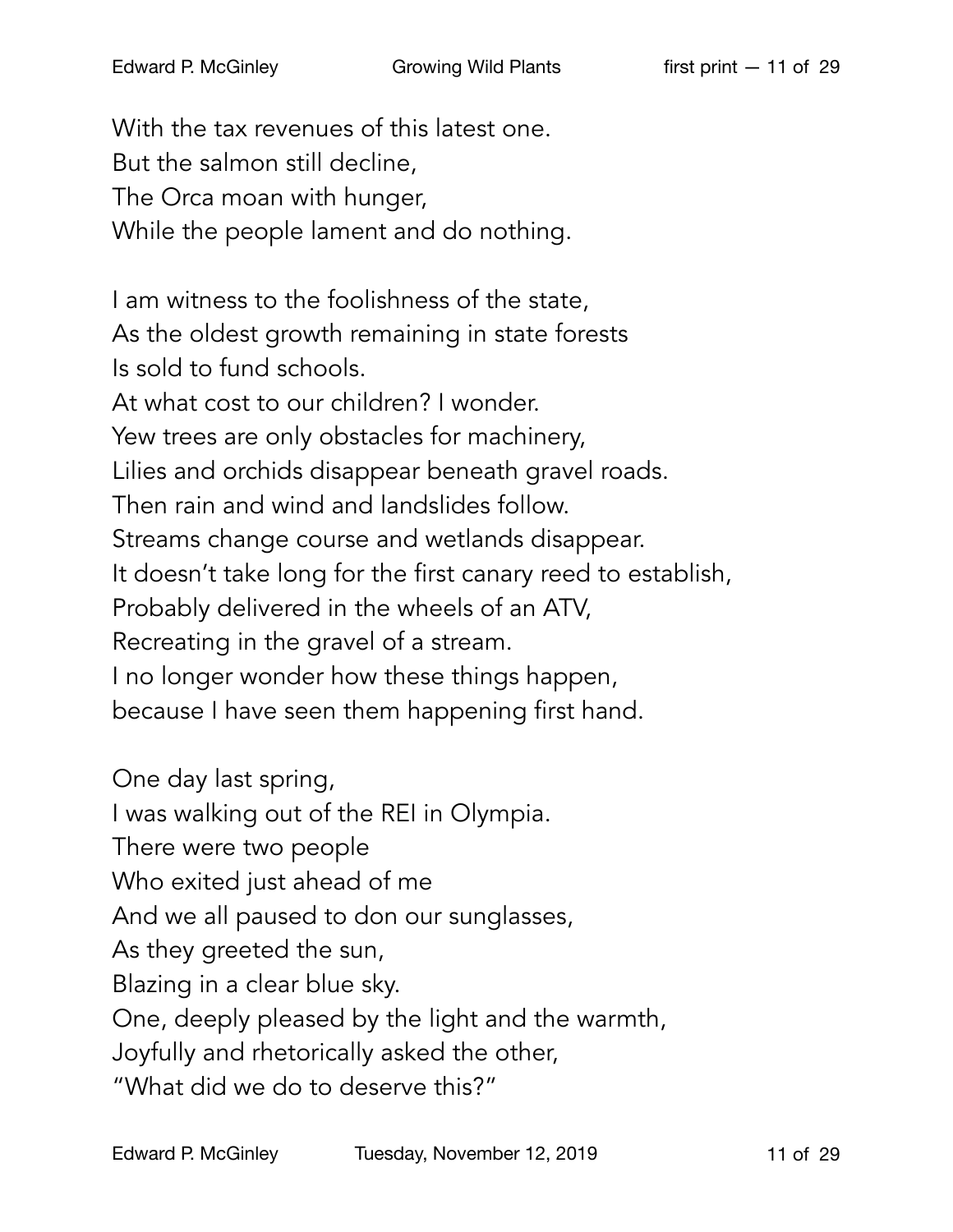I wondered, and… I was afraid I knew the answer. It was one in a series of eighty degree days, In May, In Olympia, WA. And the humans I encountered could not be more pleased. I smiled helplessly and stepped off the curb, Onto the hot black asphalt of the expansive parking lot. The forests are dying. The people, quite frankly, Couldn't care less.

Ultimately, the problem of ecological restoration Is not a problem with plants, or weeds, or salmon.

The problem faced by ecological restoration is us.

More precisely, What we value, And what we fail to value.

We cannot settle for building systems that prevent nature from harming us physically or financially.

But, instead we must adapt our systems to nature, And invite nature into the systems that we build.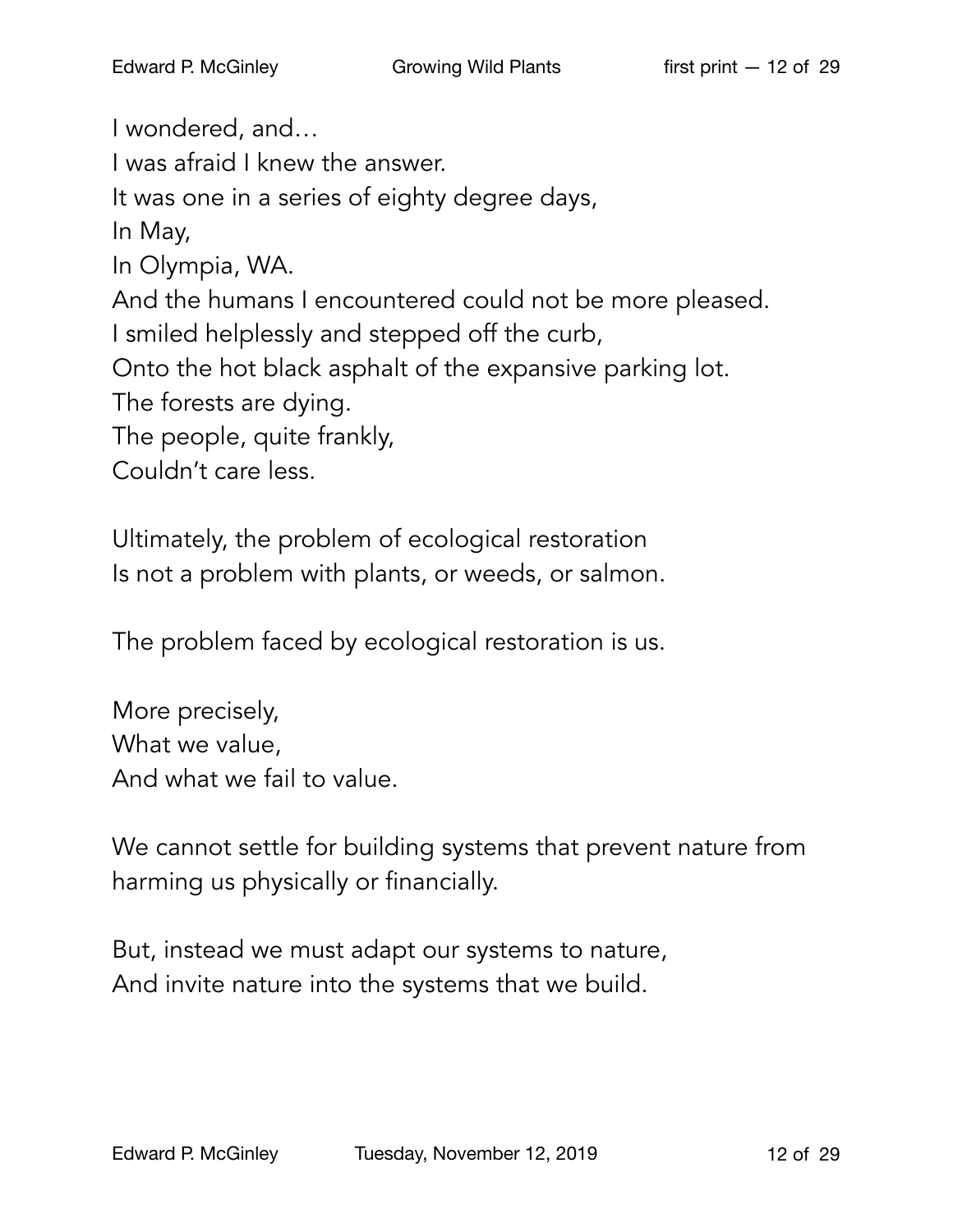There are many differences between the propagation of plants for the practice of ecological restoration and more traditional forms of horticulture and agriculture.

I refer to this type of plant propagation as simply, 'Growing Wild Plants'.

I think we should distinguish here between the terms "native" and "wild" and beware the confusion, the overlap, and the differences.

A native plant may be wild, or it may be thoroughly tamed and cultivated, whereas a wild plant could be a relatively late arrival in an ecosystem where it has naturalized.

I suppose to be precise my endeavor has been to grow wild native plants, as opposed to cultivated native plants or nonnative wild plants.

The circumstances under which a native plant may become cultivated are the steps in which characteristics of that plant are intentionally or unintentionally unnaturally selected for, so the potential of future natural selection is therefore presumed to be limited by this bottleneck of unnatural selection.

Traditionally, the purpose of plant propagation is to modify Plants through breeding and selection, Making them more agreeable to our terms.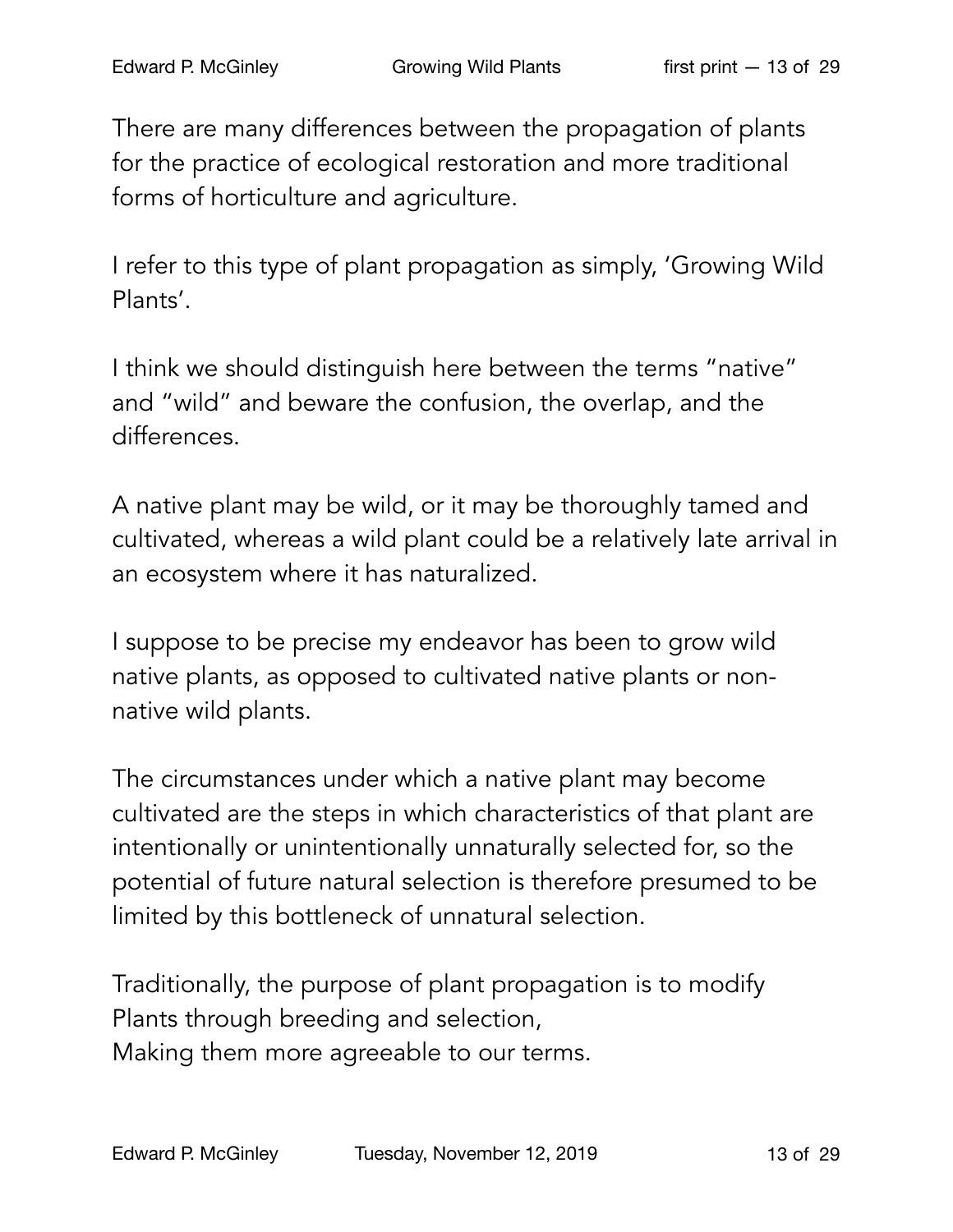The goal is to produce a seed that easily germinates and grows into a consistent and predictable plant with particular desirable characteristics.

Or even ultimately forgo seeds all together after the characteristics are genetically settled, and propagate the plant vegetatively.

The propagator of wild native plants is guided by very different principles.

First among them is preserving the wild nature of the plant, and therefore preserving the future potential of that plant to evolve under changing and possibly extreme conditions.

It is under these extreme conditions that the broadest genetic pool will be needed to make possible the rapid adaptation of these ecosystems.

Propagation systems for wild native plants, guided by this principle must refrain from intentional selection, but also must work to eliminate the unintentional selection that occurs in many conventional and traditional systems of plant propagation.

As someone engaged in philosophy I am concerned with language, And I am concerned with maximizing its precision.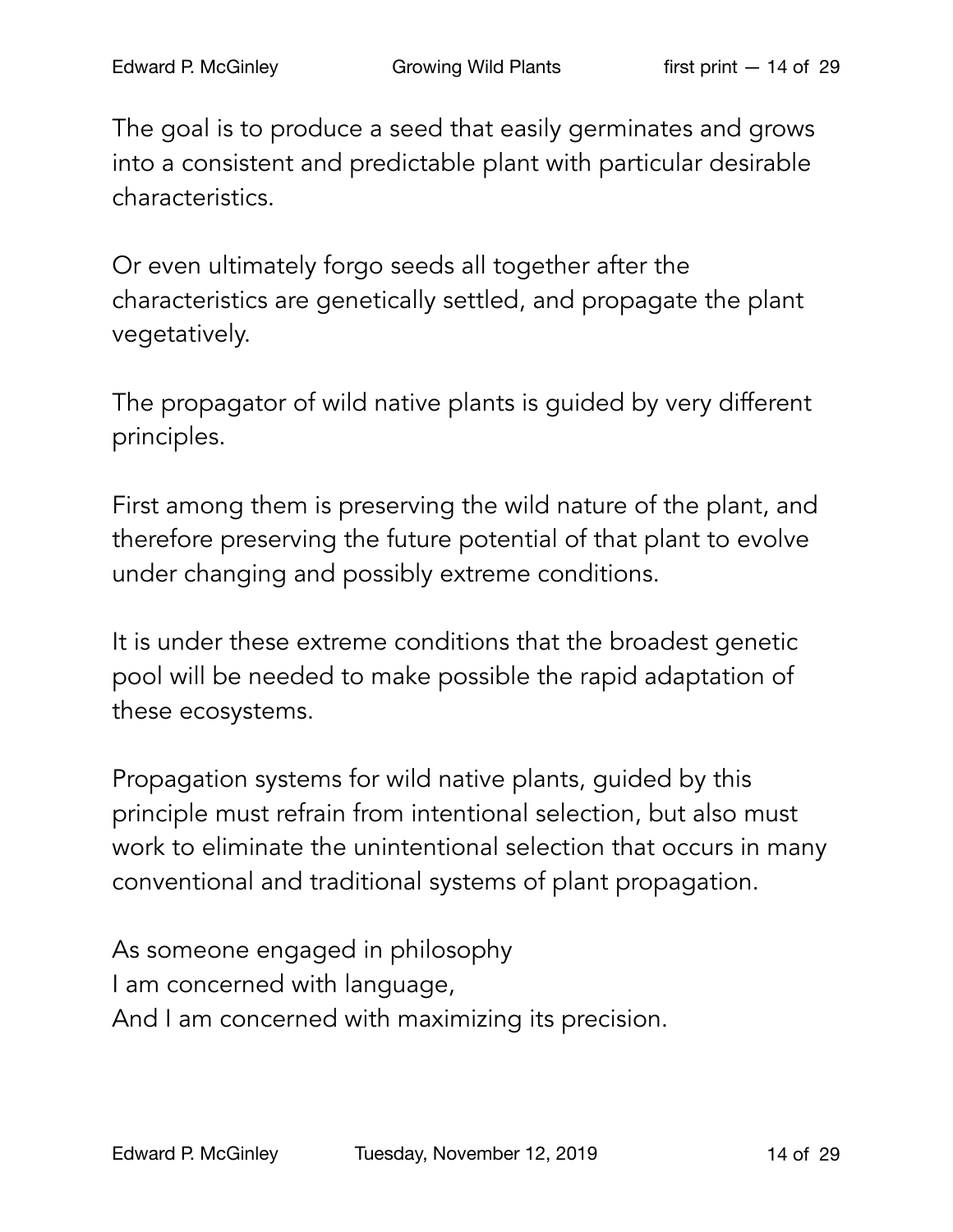In the nursery, every item whether object or subject has a name. The subjects with the power of speech of course name themselves. But, not all subjects have the power of speech, So those of us with that power

Respectfully name them.

In order for the nursery to function, We all agree to the meaning of these terms. Each of the items has a protocol for proper use And each has a well defined role to play.

As someone engaged with nature, I am concerned with the terminology That is used to define and identify our relationship to nature.

The problem for example with the term Environmentalism.

Referring to nature as the environment, Indicates our long estrangement. Nature is the source of our lives And we are inextricably intertwined. When we try to distinguish ourselves, Whether by diminishing the value of nature Or by elevating the value of our own comfort, We are defying the clear truth That our fates are the same.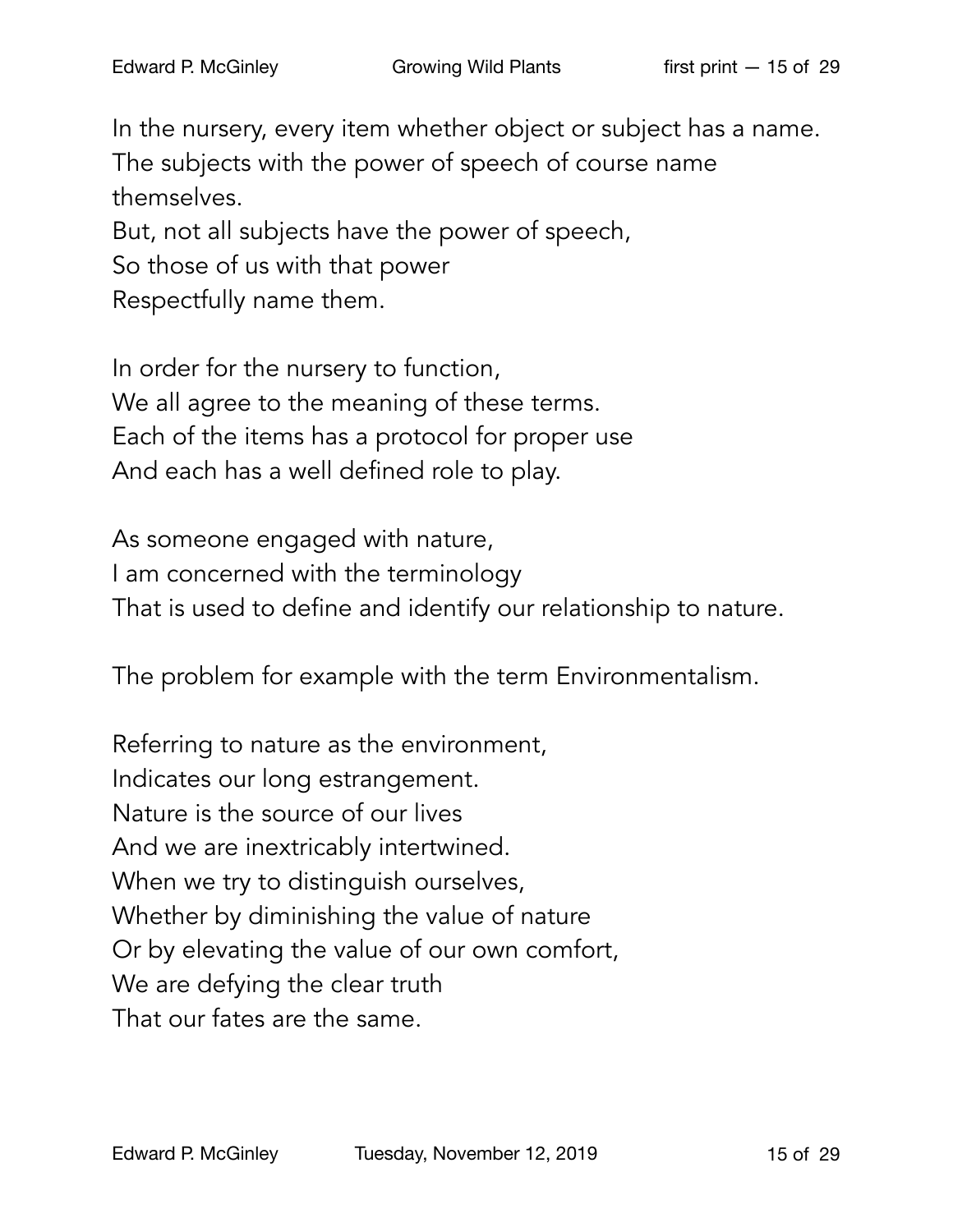What I hear now Is not so much talk of the environment, But talk of Ecological Restoration.

This phrase reminds me of another, something like: Make Ecology Great Again.

It is ultimately an appeal to authority. It may be an attractive thought, And in this case it may even be a valid aspiration, But, It has never been achievable, And as we move into the future, It will be patently impossible.

The world is changing too quickly for restoration.

If we are to survive this change at all, We will reintegrate ourselves with our ecology, And, With one another.

As much as we are concerned with Restoring particular plants to a project site. We should be equally concerned with Healing our personal severance from nature, And doing everything we can to enable that healing for others.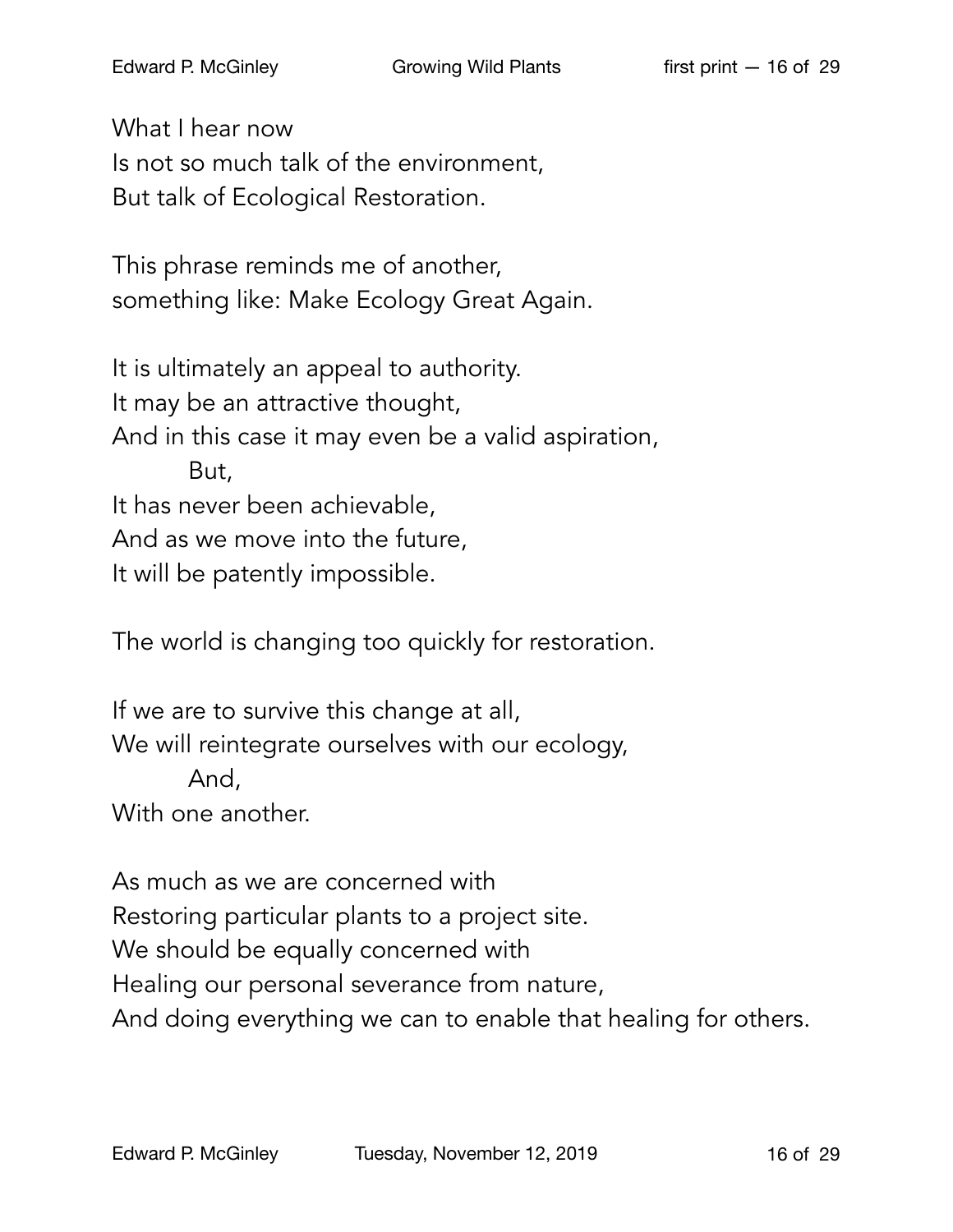This kind of ecological restoration becomes something different, It becomes a kind of ecological integration. or reintegration,

As we rediscover a reverence for the natural world, And aim to make the concerns of nature our own again.

There is in my estimation no deeper reservoir of information about climate and weather, and no more powerful resource for adaptation to change than the annually updated seed banks of the still wild or minimally disturbed wild lands of the earth.

The seeds of plants that have been carefully cultivated by the people for millennia are securely stored in a vault encased in ice to protect them from time and nature and the erratic behavior of their creators.

But little more than obscurity protects the most valuable treasures of this planet; wild seeds of wild plants stored for decades or more just beneath the surface of what little wilderness remains.

These seeds are not metabolically still or static.

They are living and cycling through physiological dormancy, steadily approaching and then achieving release from it seasonally, before drifting back into dormancy if the conditions for germination and growth do not exist.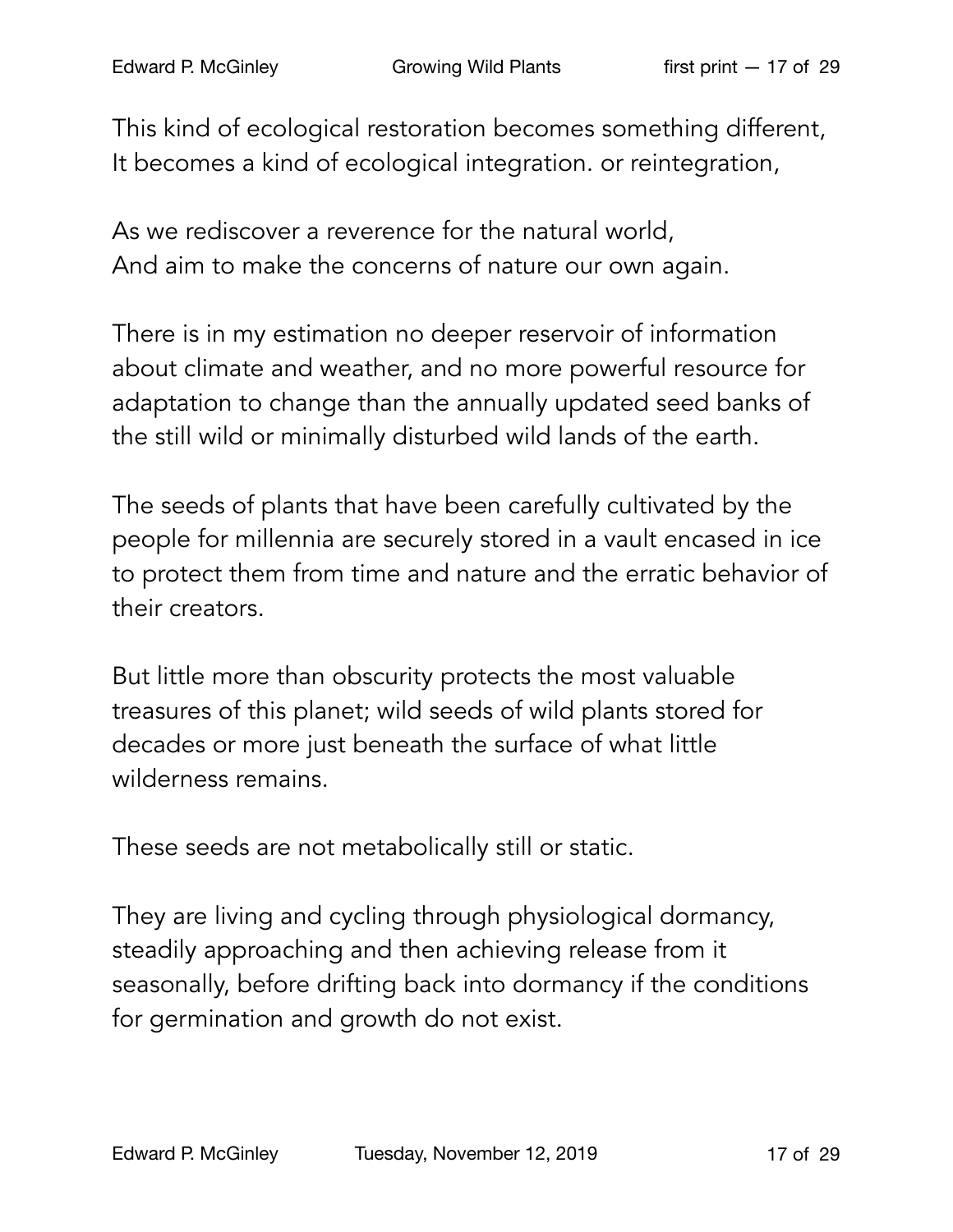Plants are Not Objects - Plants are Subjects

Plants and trees commit their lives to defend a particular space, be slow to consider your plans to displace them.

We have grown accustomed in the modern world to convenience and the immediate availability of whatever it is we desire.

But plants are not books on a shelf, Or bricks on a pallet.

There may be no better way to understand the subjective nature of plants than to consider physiological seed dormancy.

Seed dormancy is controlled by both genetic and environmental factors.

Different genotypes within a species will exhibit different degrees of dormancy.

The same genotype may exhibit different degrees of dormancy based on the environmental conditions in which the seed developed.

So, genotypical, phenotypical, and individual variation can be expected.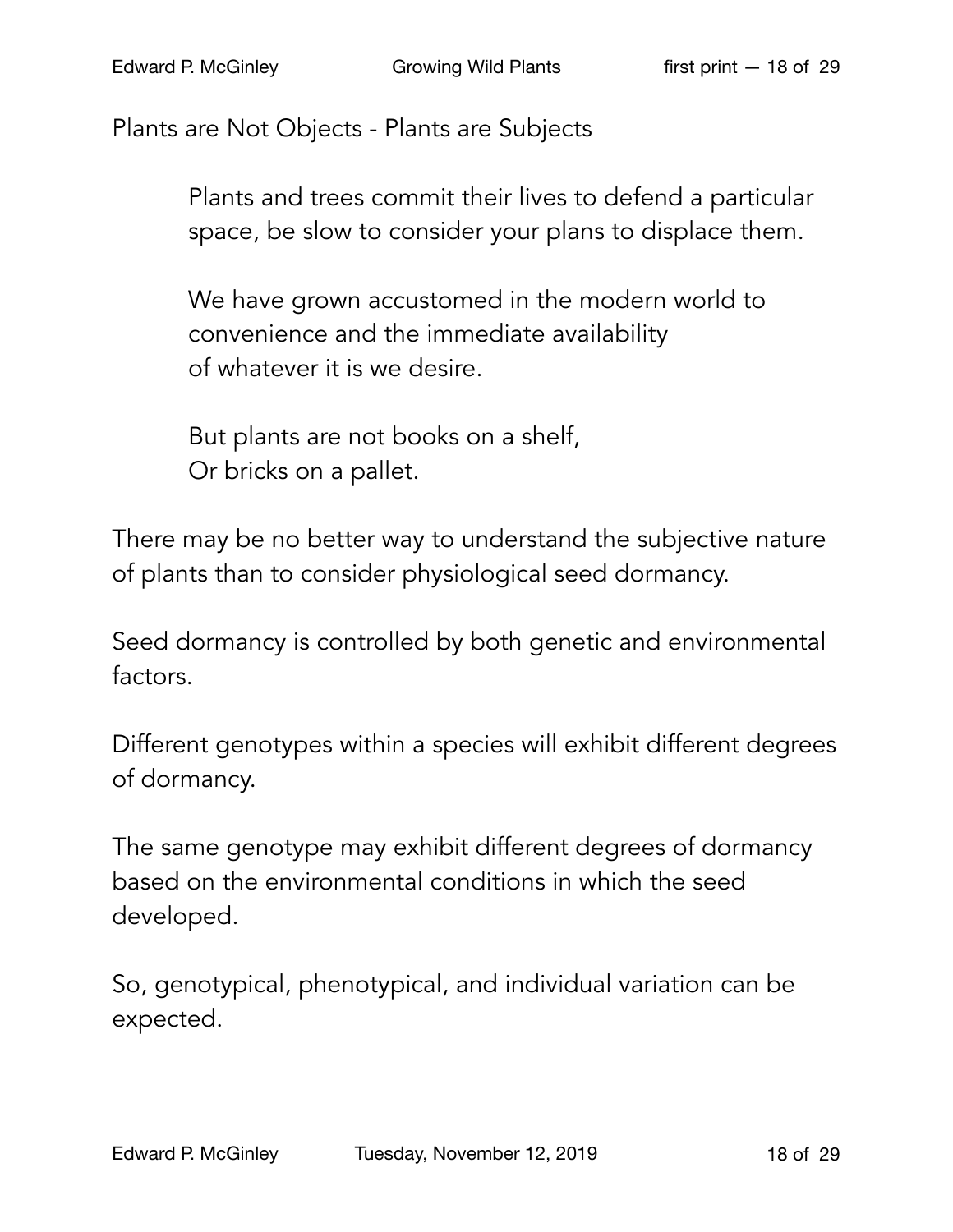The physiological dormancy develops in the seed itself, and is not directed by the parent plant.

Seeds exhibit continuous (non-discrete) phenotypic variation in physiological dormancy.

Seed from the same mother in the same season can exhibit a variety in the type and depth of dormancy depending on what part of the plant or even what part of the flower the seed developed on.

Propagation protocols for species are therefore not highly reliable.

Propagation protocols that work for a given seed lot of a given species should not be presumed to work for future seed lots of the same species until tested.

A protocol that works for a given seed lot that is fresh, may not work for the same seed lot after storage.

I would warn that seed embryos can easily be damaged by elaborate attempts to release dormancy, and the harm is often in excess of the benefit.

Also, I think it could be argued that this is one of many things that is actually de-wilding the native plant.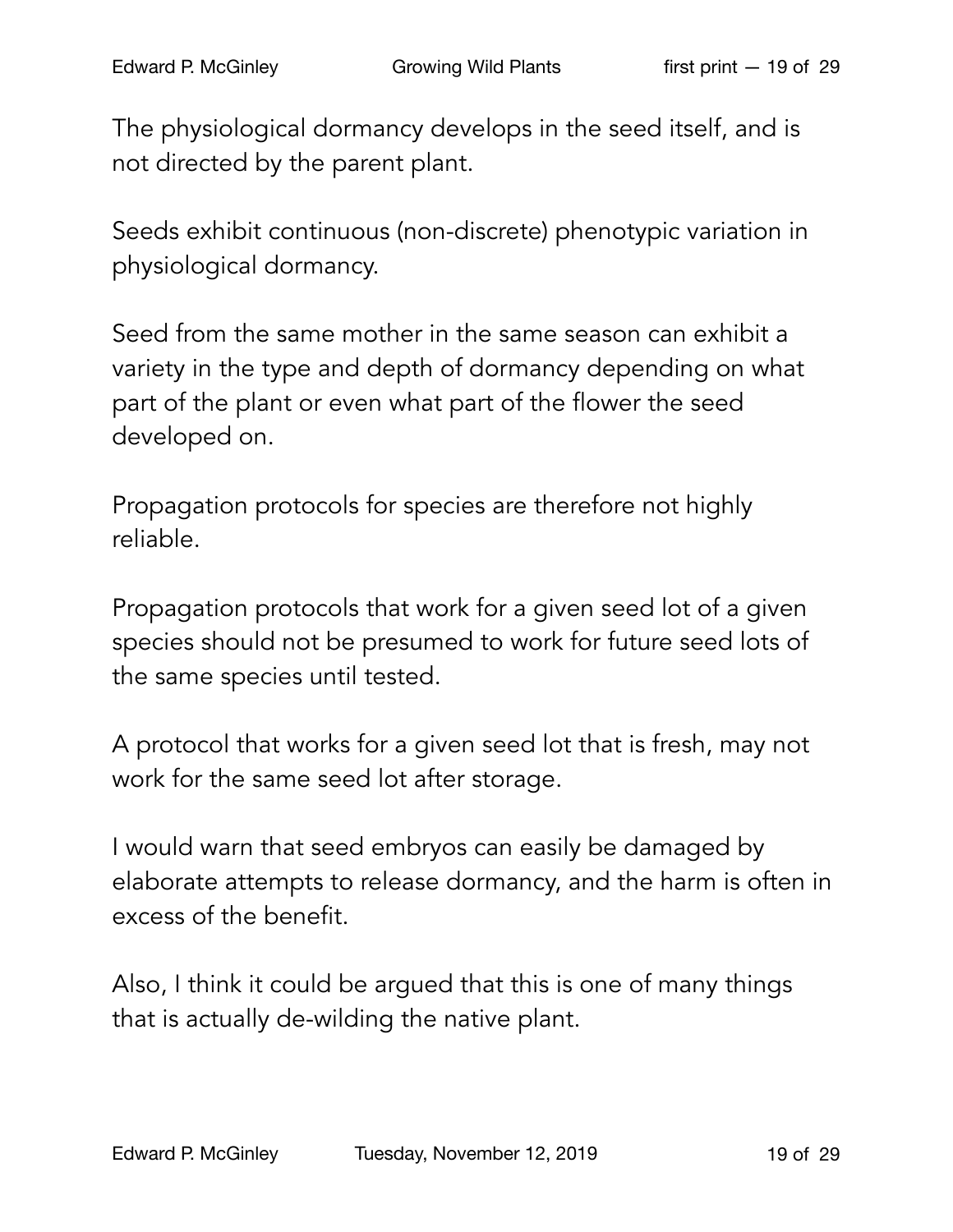If an elaborate propagation protocol improves germination results from 30% to 75%, an alternative might be, forgo or limit the seed treatments, and simply increase the number of seeds in a tube. Then the ungerminated dormant seed can travel with the growing plant out into the project area still dormant, contributing to the existing seed bank at the site, and providing a bit of an insurance policy if the first plant should suffer a setback or die before it establishes itself.

Consider that if you are buying bare root plants, you are only getting plants from seeds that willingly germinated under the conditions provided at the nursery. This is a layer of unnatural selection and a sort of de-wilding.

The plugs that we ship always contain a well developed living plant. But, in almost every case they also include multiple dormant seeds nestled at the base of the plant, which remain viable and ready to emerge in the future at the restoration site.

It is better to build systems that let wild seeds germinate in good time, protected from disturbance until the plant has emerged.

It is an incredible thing to realize and a fascinating community of hidden living things to ponder.

> In an effort to communicate just how it is that we design evolving systems in the nursery operation at Sound Native Plants, please indulge me while I embark on another philosophical journey.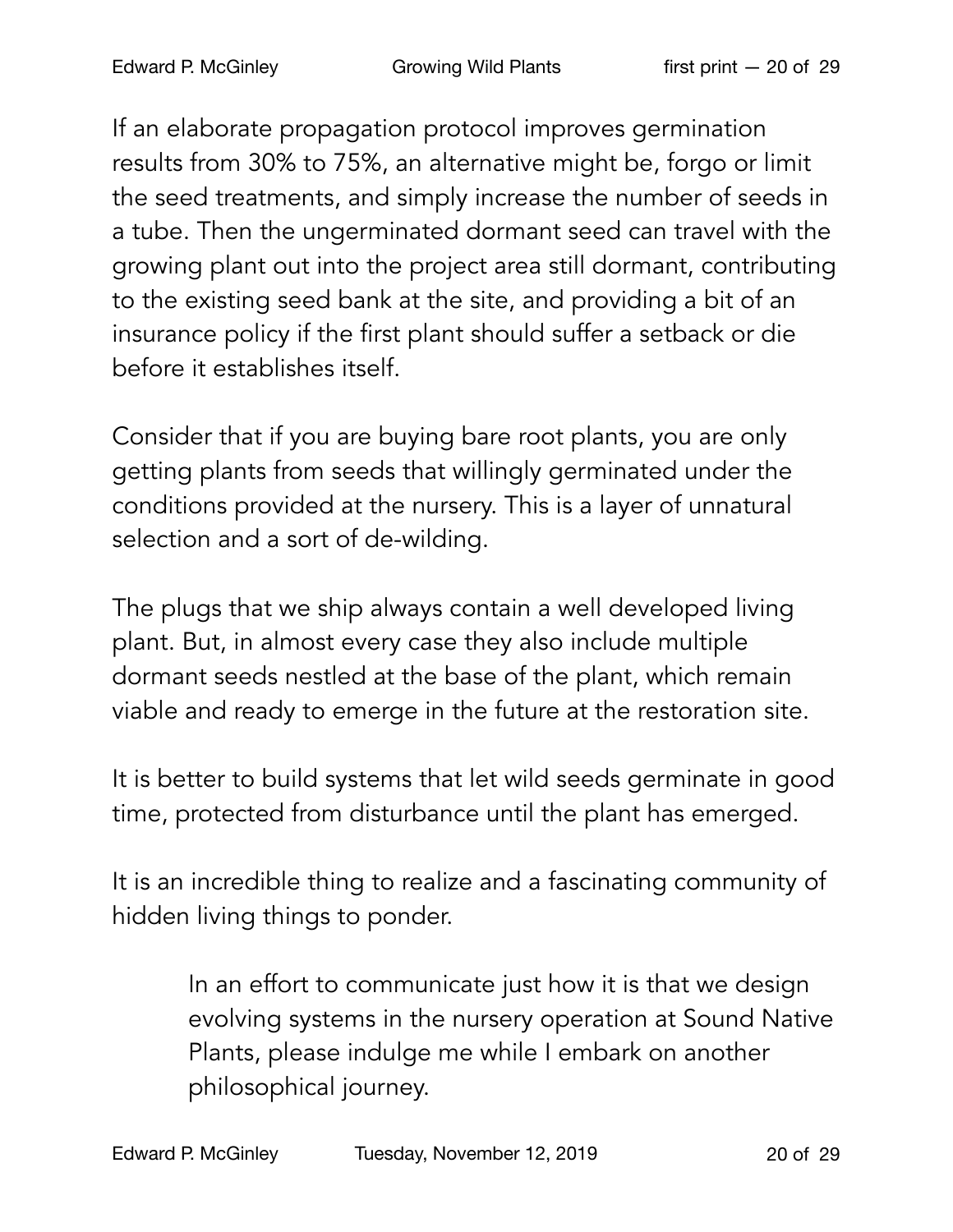The secret is, there is no secret.

There is no special gift or patented invention Necessary to solve problems. There is no silver bullet or magical elixir. There is no mechanized god to step in, Neither is there a devil in the machine. In the end it is up to us. Coming to terms with this is a critical first step, And a terrifying one at that. As humans appear to be gearing up To either wipe themselves out, Or spend the rest of their existence Lamenting and regretting what was lost. We cannot let fear stop us, Because, only we can fix it.

The secret is, never give up.

Hard work and dedication

Are what it takes to solve problems.

The dedication to solving a problem,

And the willingness to innovate,

Even when that means running afoul of the powers that

be, Are what it takes to succeed.

The best way to get permission to do something

Is in fact to succeed at it.

Don't let obstacles,

Real or imagined,

Stand in your way.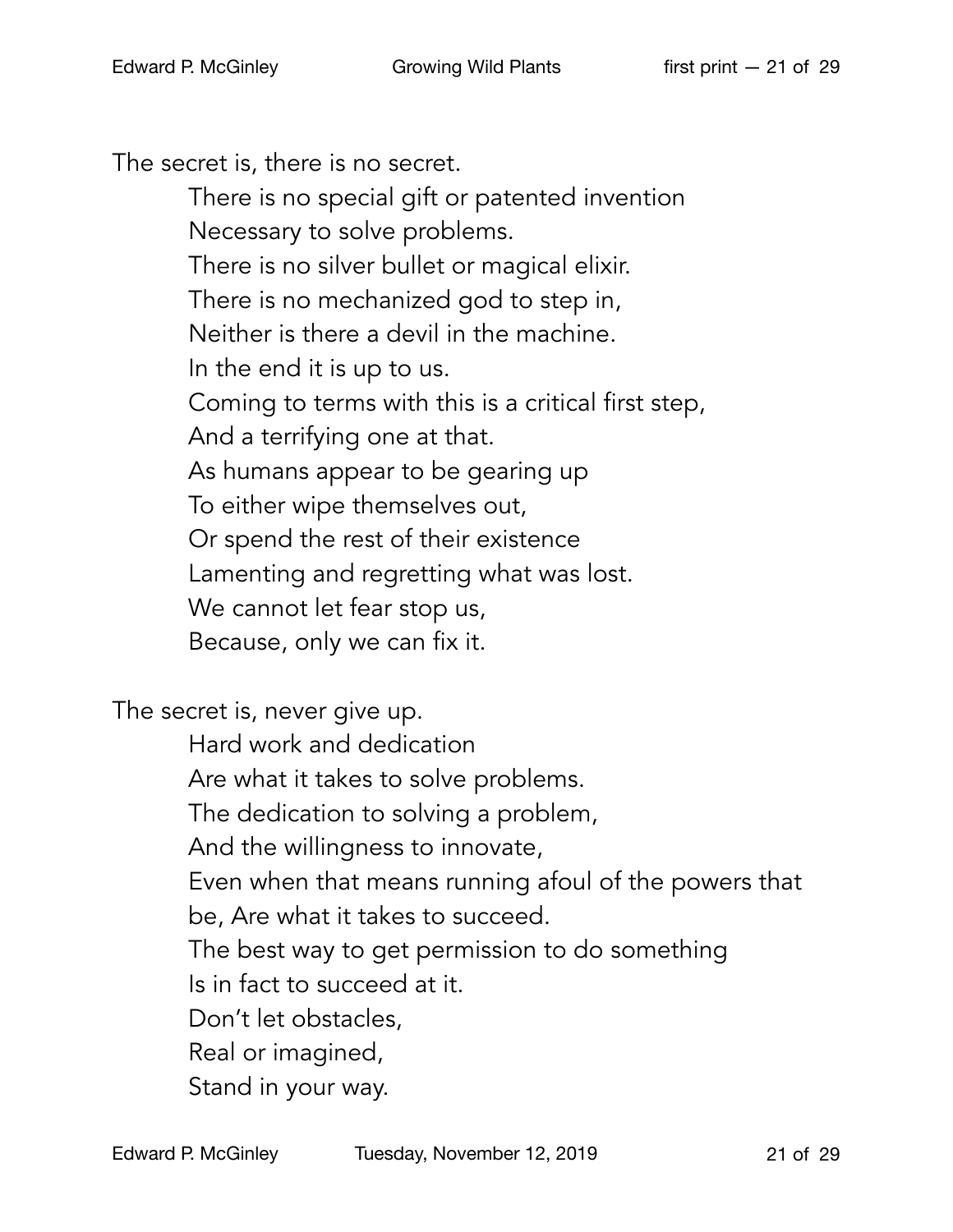The secret is, before you do something a second time, first do it perfectly once.

This is the purpose of a system.

Standardize the process, Or randomize the results.

With each new execution, Subtle improvements to the system Are introduced tested and then either abandoned or Incorporated into the rules.

Typically, a new system Will rapidly evolve As we put it to the test.

With well established systems It is rare that we find any need for modification, But we are quick to marvel at the elegance Of the subtlest new improvement.

The imperative is to work slowly and intentionally With a laser focus on perfecting the steps of the system. Speed ultimately comes as a consequence of mastery, Not haste.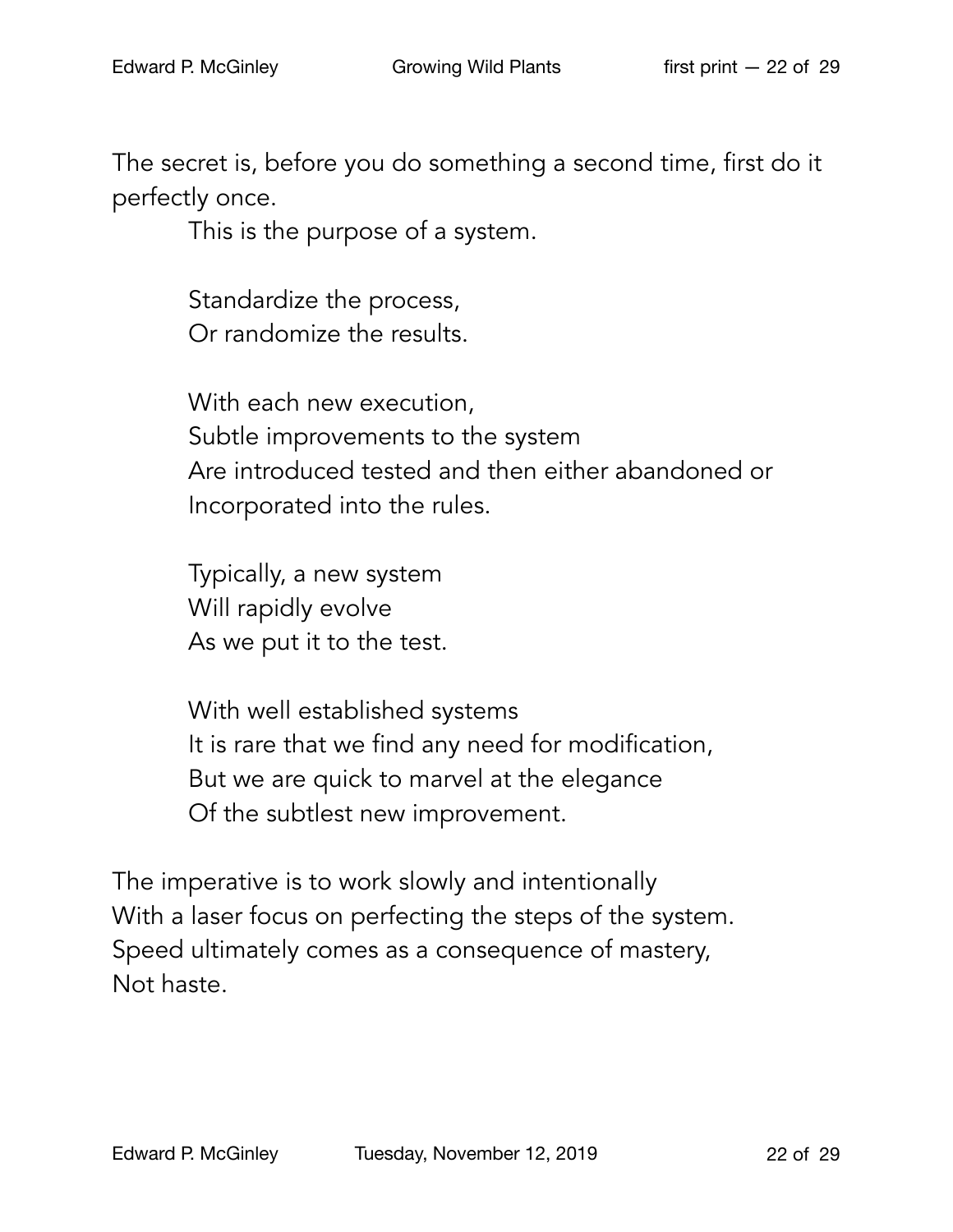As a result of the systems we have developed, it can be confidently concluded that the plants we ship have not become a vector for exotic soil organisms. Or more accurately, have not become a vector for soil organisms that do not exist at the installation site, whether they are known pathogens or not.

It is categorically imperative that native plant nurseries do not harm the ecosystems they exist to enhance.

It is quite easy to produce a single specimen of a given plant, even a wild one. But the real challenge comes with producing tens of thousands of that plant, from wild seed, on a deadline, so that each one meets the specifications of the order and is ready to be shipped on a particular date, often a couple of years into the future. This is what a system like this enables.

=======

As far as structures and infrastructure, primitive is always best. The less elaborate the system, the less costly it is to maintain and the less vulnerable it is to disturbance. You do not need electricity or artificial heat to grow native plants, you do not even need cement. But you do need structures that can be walked away from for a few hours a day at least, returning to find everything still in order.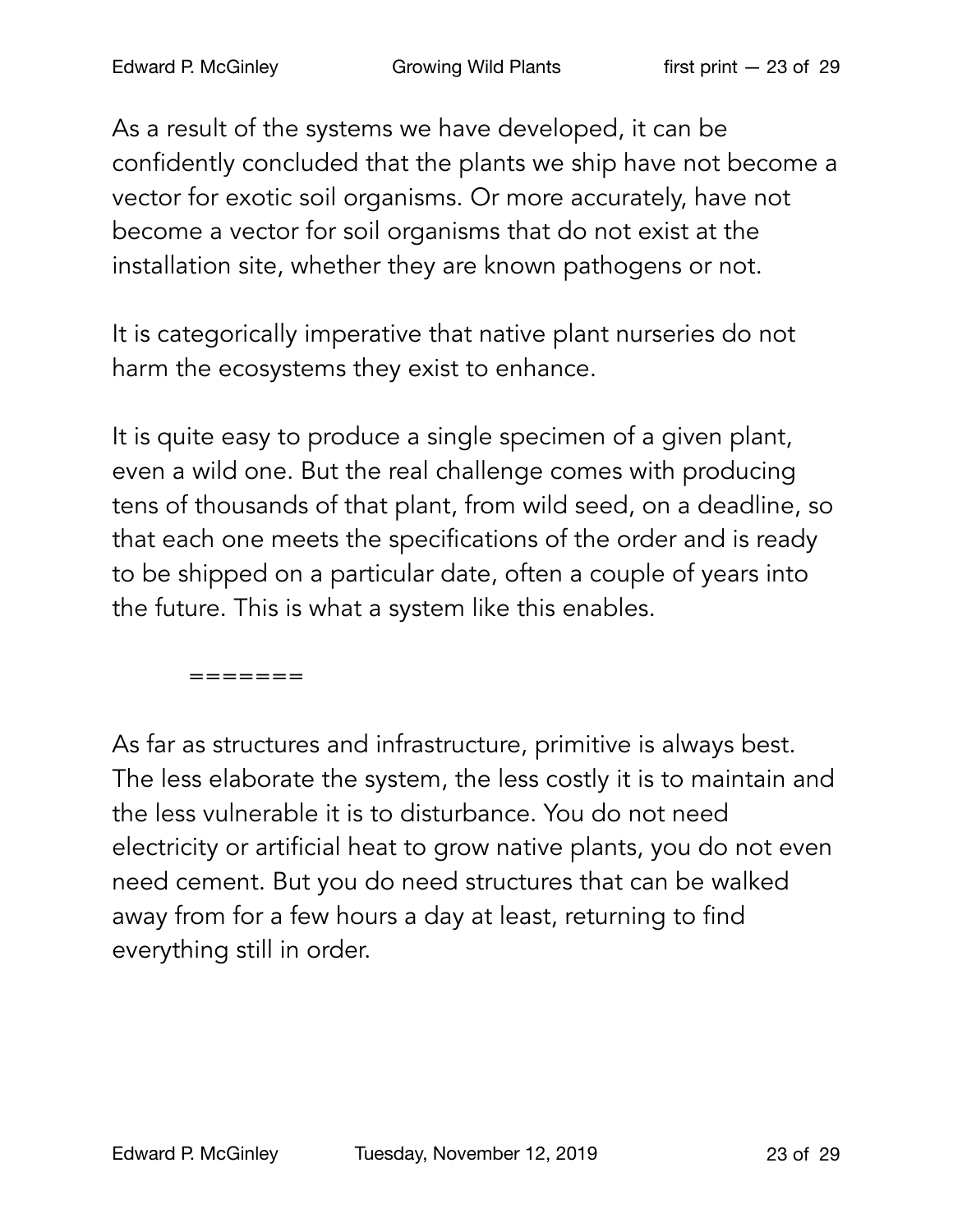Structures must eliminate variables, like wind and rain and birds and most importantly mice. If you do not eliminate these variables then you can really never determine what is wrong when you fail, nor what is right when you succeed.

You cannot determine why a seed has not germinated, if it has been removed from the tube by a mouse or a bird. Structures must exclude these creatures, or nothing else is really possible.

By building these primitive, minimalist systems, we pave the way for what may be a most revolutionary advancement.

As with many human systems, the ecological restoration industry has employed a core and periphery approach, or hub and spoke as I like to call it. This design creates indispensable resources at the center of an operation, and places all of the projects or investments at the end of spokes around the periphery.

All roads ultimately lead through the hub, creating a system wide risk that a catastrophic collapse can effect all of the projects at once. The hub becomes a potential source of contamination for the spokes it serves. Organisms common in one area, travel through this type of system and ultimately contaminate all of it.

A native plant nursery is a perfect example of a hub. Imagine used containers and tools traveling from the hub, out the spokes to the project sites, and then returning to the nursery for reuse. The entire system becomes a vector for contamination with exotic organisms, whether they be weeds or water molds.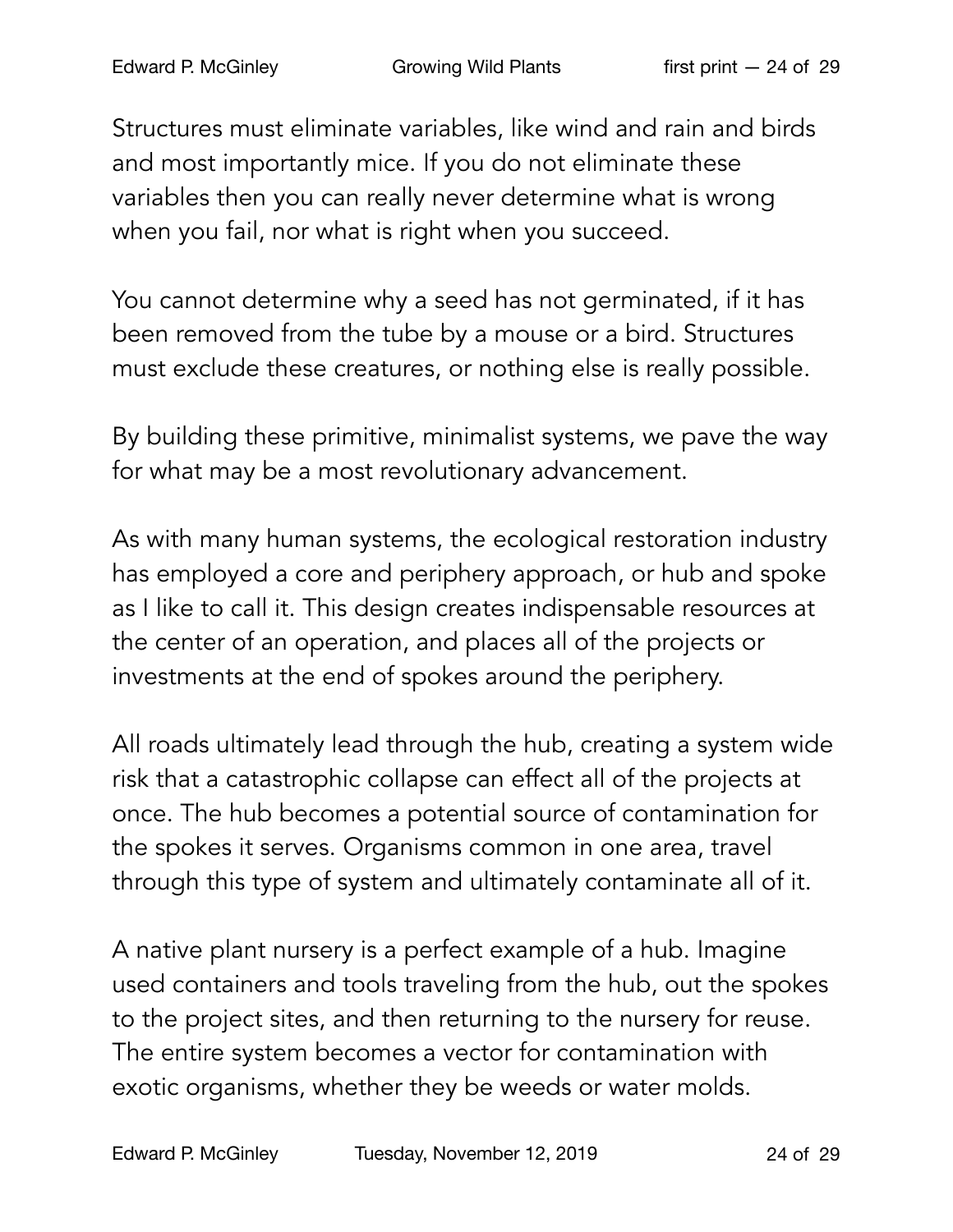If instead we build primitive systems that can exist in situ, constructed at the site of major restoration work, they could ultimately serve smaller nearby projects. If this work was completed and the nursery rendered obsolete, the operation could be rolled up, and the footprint planted. Corridors could be constructed between these nodes, so that the hub and spoke system is replaced by a node and corridor system. Something resembling that railroad I asked you to imagine earlier. Not muscling through the terrain to devour the forest, but muscling through that same terrain to assist in the enhancement and management of it. Maybe in time we build our own railroad, to burrow deep into the wilderness, adapting and learning along the way, mitigating fire threats and reducing the number and type of invasive weeds, while increasing the numbers and variety of native plants.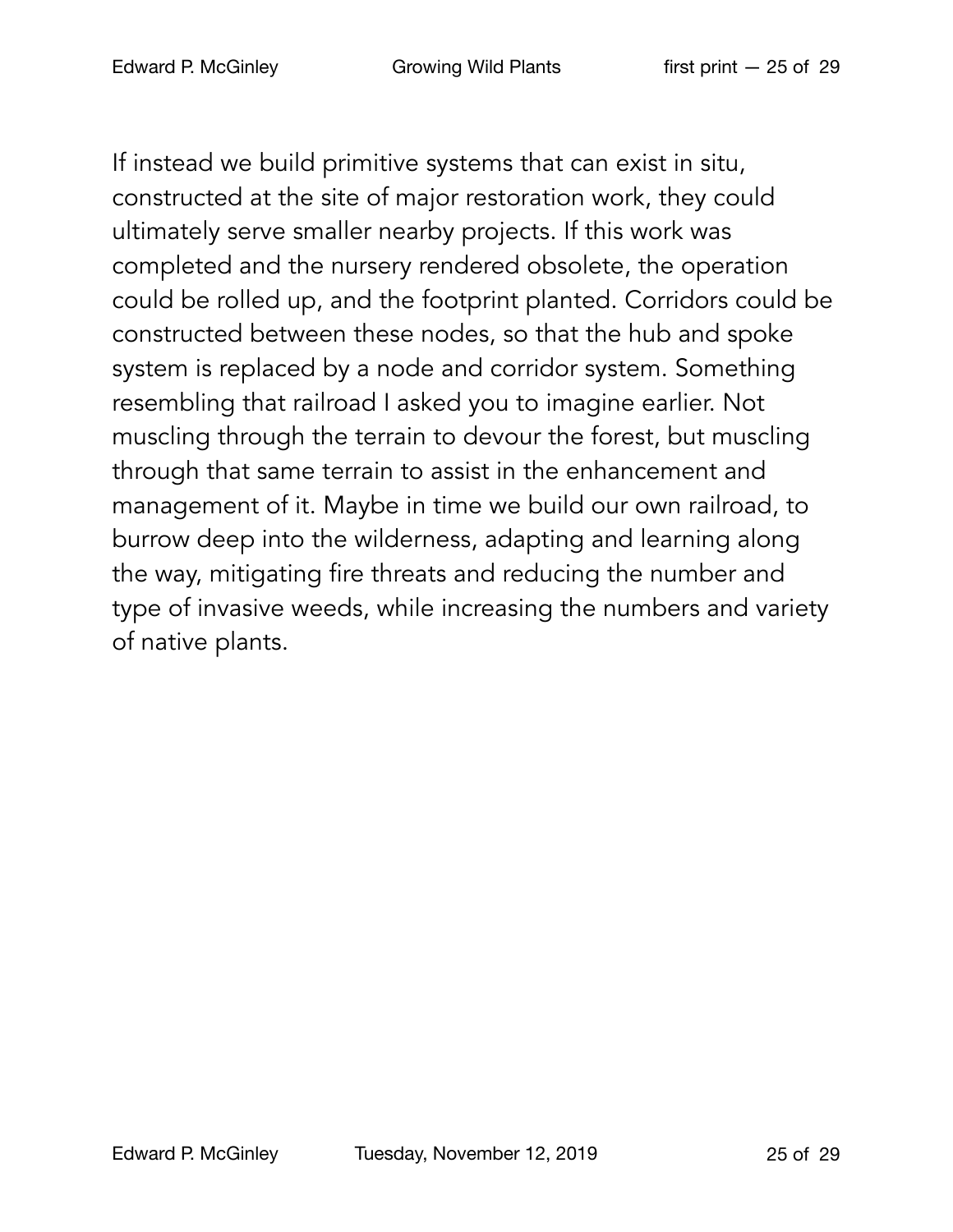Finally, I will leave you where I began, In the forest.

Since 2015, the part of western Washington where I spend most of my time has suffered unusually deep, seasonal drought.

The relentless summers Disfigured and killed so many forest plants. I always thought of winter as the season of degradation, Spring and summer the seasons of rebirth and growth, When a fresh living layer of life wrapped the forest in vitality. But summer of late had become the season of death, The wait for autumn rain was just too long for many.

This year began with a late winter storm,

The forest plants I had grown so attached to were buried Flake by flake, beneath more than two feet of heavy snow. In the final hours of the initial event, The sound of tree limbs breaking

And falling heavily to the ground

Resounded through the forest.

The cold dry air that set in after, Held the snow in place for weeks, And it never really melted. Instead it slowly evaporated away, Denying the dry ground below even this compensation.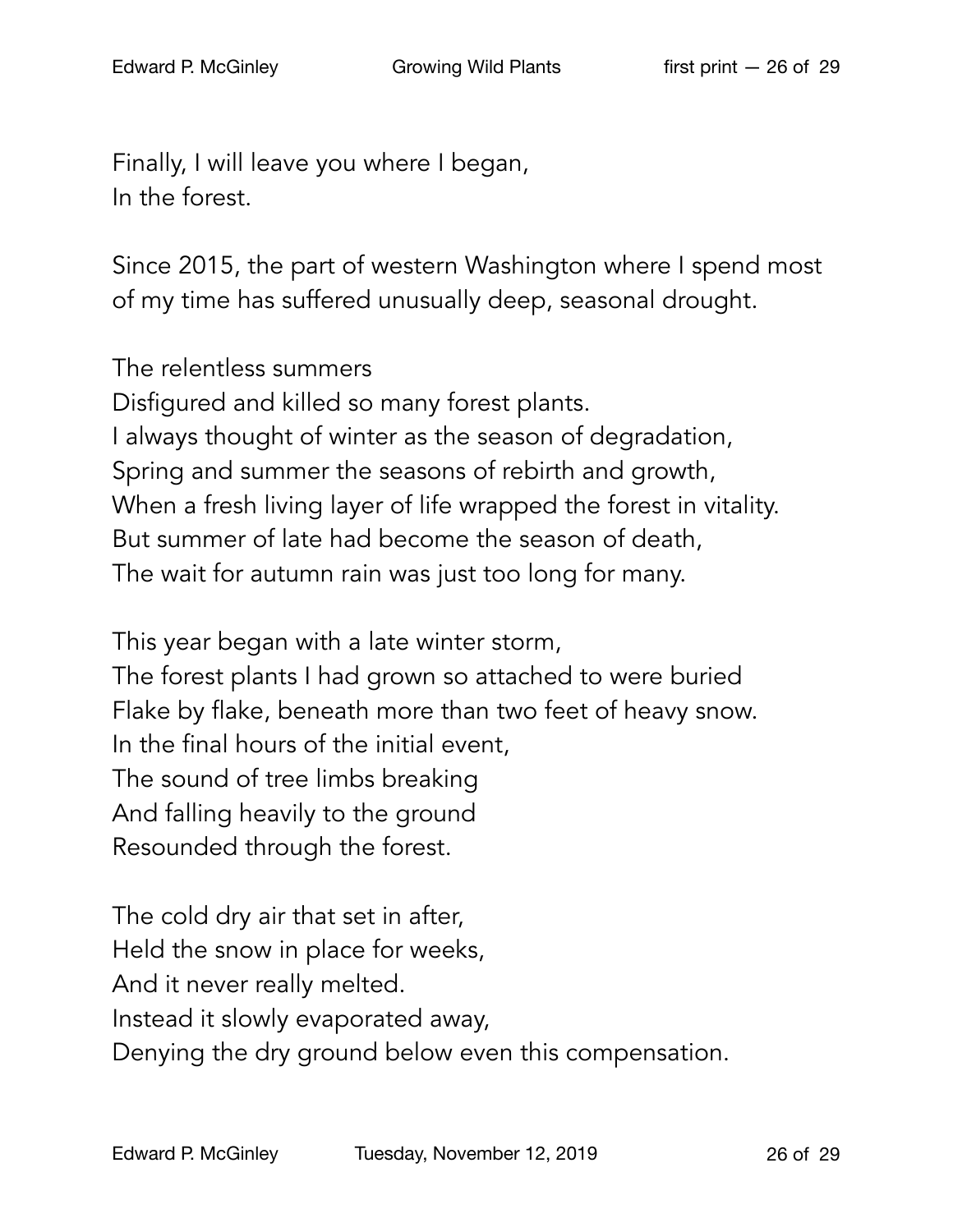When the snow was finally gone, The forest understory, bent and fractured, Heavily laden with broken branches, Seemed an unrecognizable shambles of debris.

The creeks had run dry before the snow, And they did not run again, Before the hot sun of May Baked the broken forest into kindling, And that familiar summer dread set in.

Another summer like last year seemed all but certain, As the unmistakable bronze of dead Doug Fir Marked the canopy.

But this summer would be different…

June this year did not resemble June last year, And by July there was rain, A rare event for that month, In our region.

. What followed in August though, Was truly extraordinary. It began with a spectacular thunder storm, Which hurled bolts of lightening into the Black Hills. And then rain, heavy rain, That pooled and flowed Through the forest.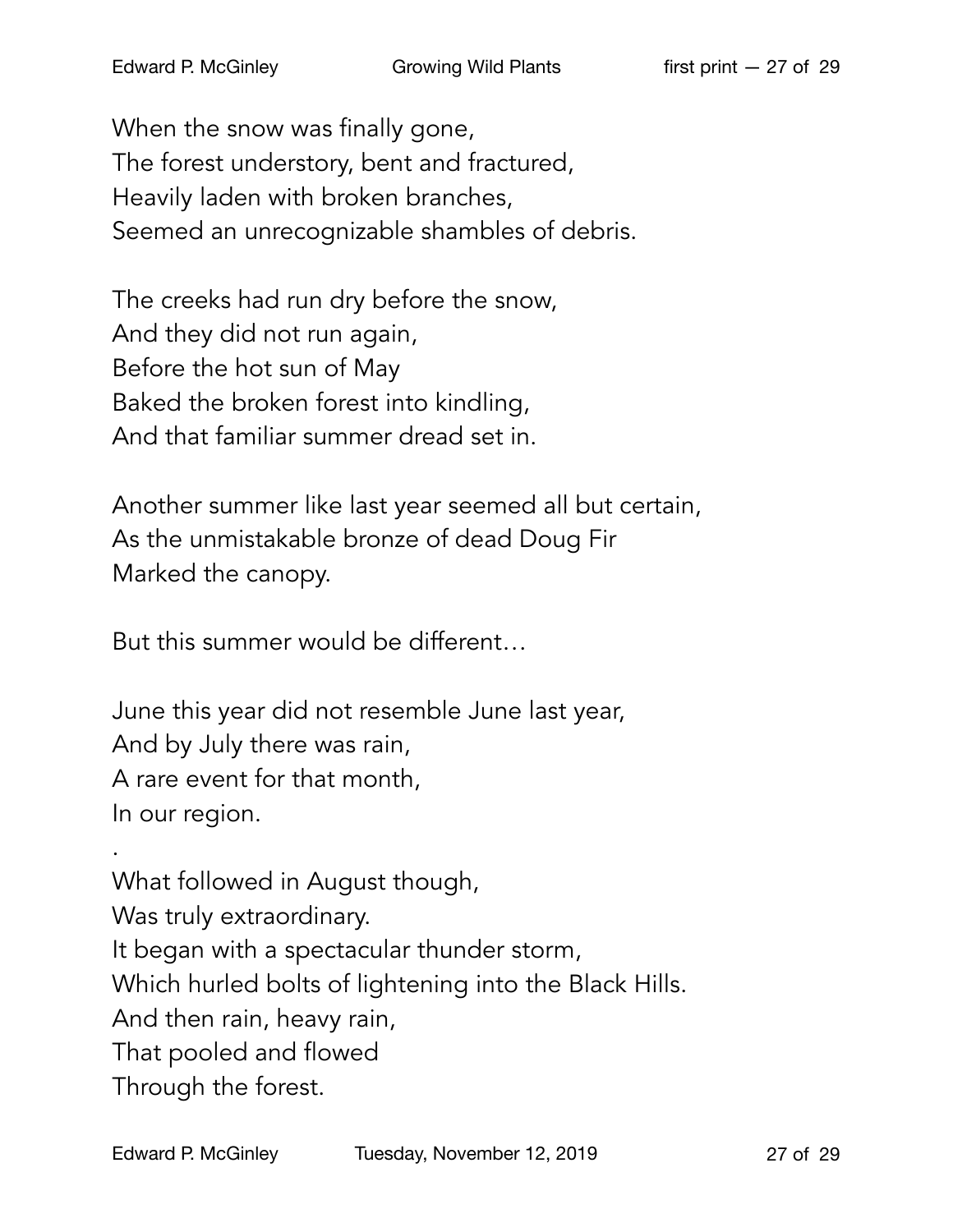I have never before witnessed A transformative event of this scale.

The most memorable weather is destructive. But this weather was profoundly creative.

In what seemed like a matter of hours The forest began to grow again. Every member of the forest community Enjoyed an extended period of rejuvenation, Reversing the losses seen over the last few years, The layer of vitality had returned.

Beneath the burden of deprivation, The capacity for rejuvenation remained.

The forest is alive.

I have concluded that a successful life begins with a drive to be indispensable.

It is something we are compelled to do by the nature of evolution.

But there is more than one impulse, and in time I think that drive transforms, from a desire to be indispensable to a desire to become superfluous.